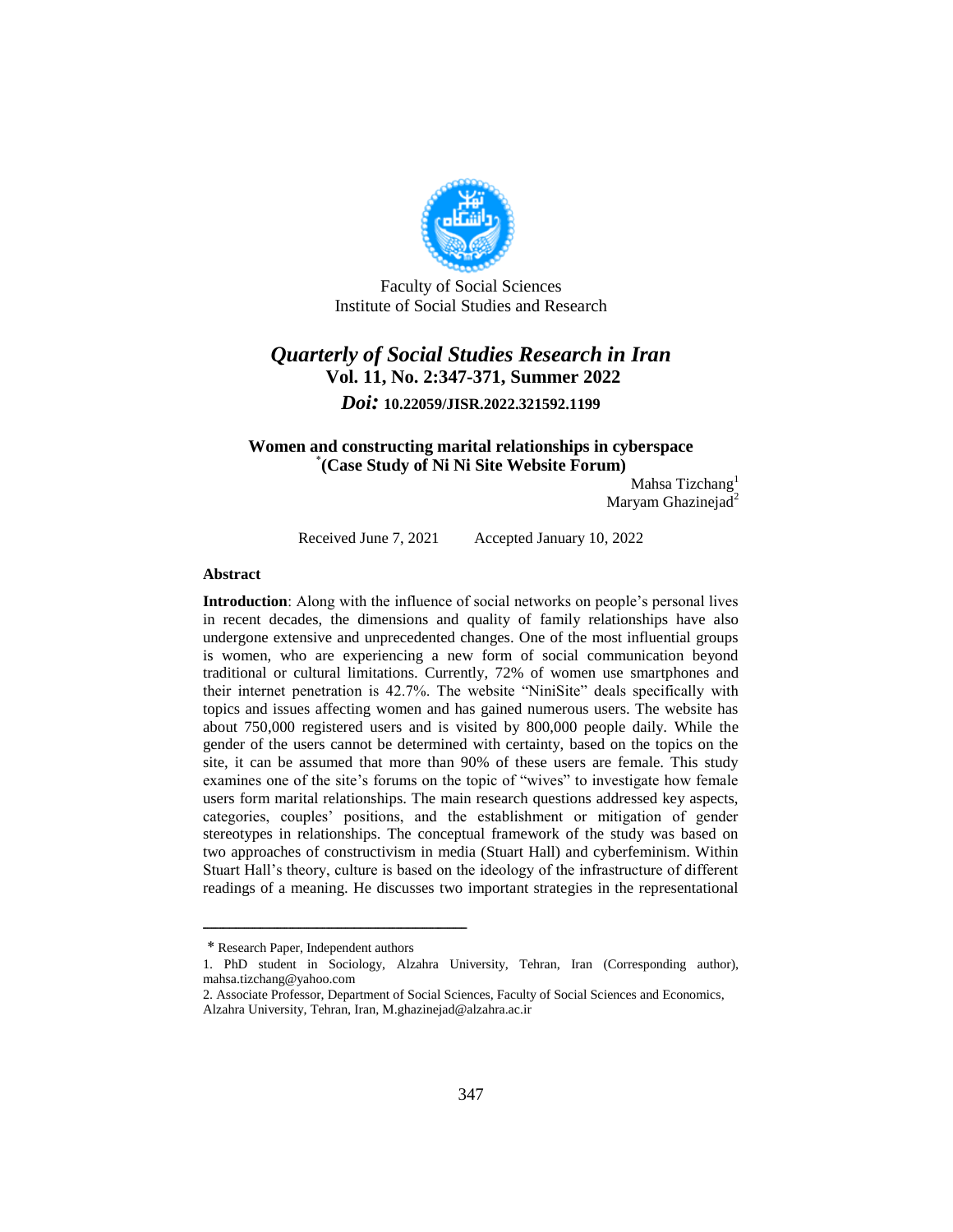system: stereotyping and naturalization. Most cyberfeminist theorists agree that the Internet has promoted women's agency and can raise public awareness by focusing on emancipation.

**Methods**: The method of the study is based on qualitative content analysis and time sampling was conducted in a period of one month (July to August) 2019.

**Finding**: The four main themes extracted include emotional and sexual, financial, family, and critical relationships. The results of the analysis show that emotional concerns are the most common topics of conversation among users and that there is a significant level of empathy and validation of shared experiences in this aspect of the relationship. At the same time, a significant amount of "generalization" and "stereotyping" is formed in this area. Women have shown the most evidence of agency and rethinking in sexual and financial relationships. The dominance of a discourse that can be called "sexual satisfaction" or "sexual orientation" has caused problems for women in its various dimensions. In the area of financial relationships, the desire for independence and personal purpose shows a clear shift in thinking from traditional ideas.

**Conclusion**: In areas related to social customs (e.g., marital commitment), family traditions (e.g., Iranian family-centered culture), and legal challenges (e.g., divorce and custody), the reproduction of gender stereotypes and compromises is more pronounced. Regarding critical relationships related to the occurrence of deadlocks in relationships, betrayal (or suspicion of betrayal) and violence (psychological, verbal, and physical) were very common, and (as with sexual relationships) the anonymity of users plays an important role in expressing them.

**Keywords:** Women, Construction, Marital, Agency, Social Networks.

#### **References**

- Asadpour, N. and Moqarrabi, E. (2015), "What is Cyber Feminism?", **Peivast Monthly**, No.33: 8-9. *(In Persian)*
- Bakhshi, B., Nasiri, B., Bakhtiari, A. and Taherian, M. (2013), "The Role and Function of Social Networks (Case Study of Kafe Mam Social Network, a Network for Mothers and Children)", **Women's Research Journal, Institute of Humanities and Cultural Studies**, No.3: 37-59. (In Persian)
- Cadell, L. (2013), "Socially practical or practically unsociable? A study into social media policy experiences in Queensland cultural heritage institutions", **Australian Academic & Research Libraries**, No. 44: 3-13.
- Deeks, E. (2016), "**The Agency of Anonymity: Reading Women`s Autobiographical Blogs**", Thesis for the degree of Doctor of Philosophy, Edge Hill University.
- Dehghani, M. (2009), "Content analysis of elementary school social education books based on social skills according to teachers' perspectives", **Educational Innovations Quarterly**, No. 31: 121-148. *(In Persian)*
- Garcia Gomez, A. (2010), "Competing Narratives, Gender and Threaded Identity in Cyberspace", **Journal of Gender Studies**, No. 1: 27-42.
- Ghimire, A. and Samuels, Fiona. (2014), "Change and continuity in social norms and practices around marriage and education in Nepal", **Shaping policy for**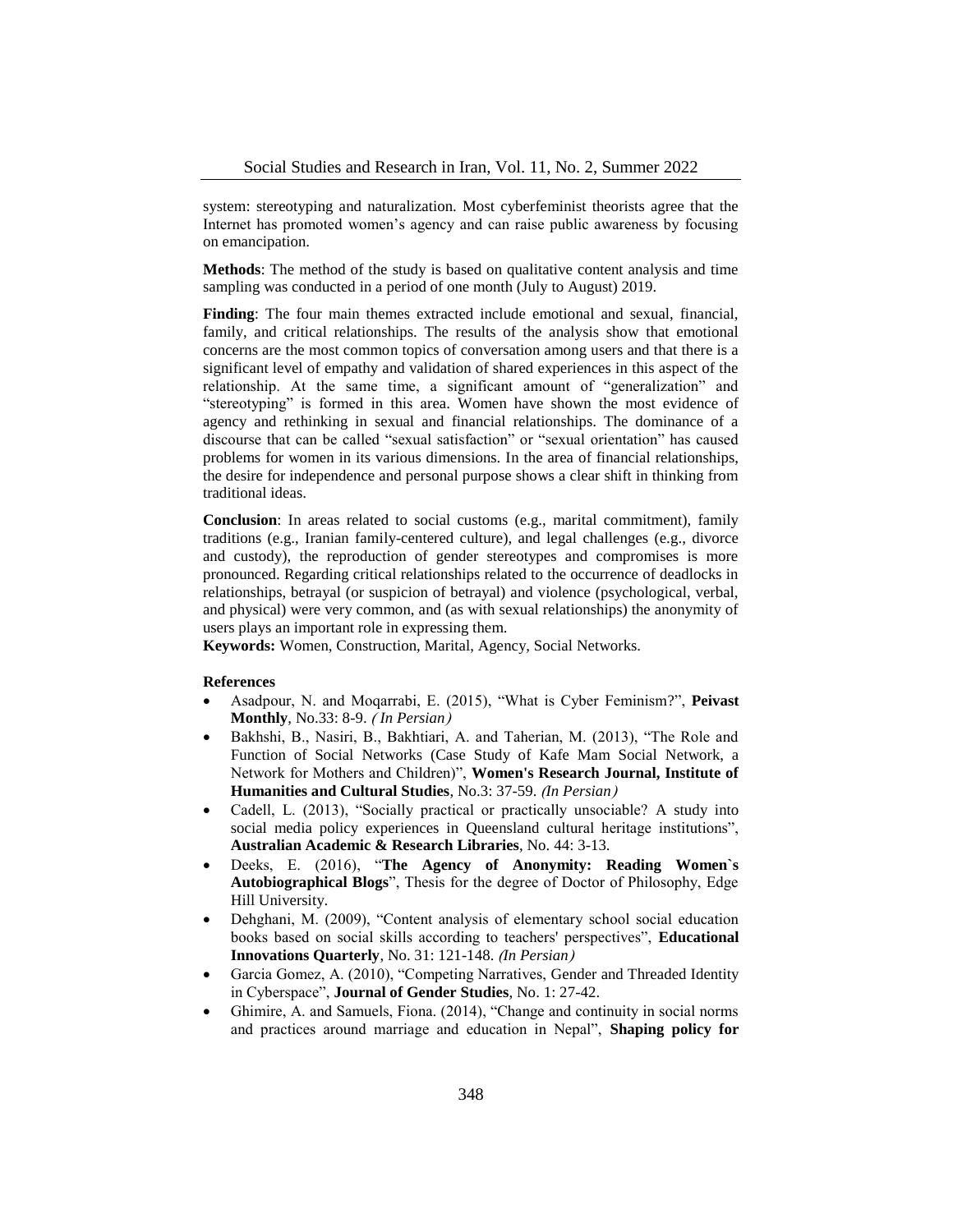**development**, Available at: https://www.odi.org/sites/odi.org.uk/files/odiassets/publications-opinion-files/9181.pdf

- Giddens, A. (2013), **Abstract of Anthony Giddens's works**, translated by: Hassan Chavoshian, second edition, Tehran: Ghoghnoos Publishing. *(In Persian)*
- Hall, S. (2012), **Meaning, Culture and Social Life**, translated by: Ahmad Golmohammadi, Tehran: Ney Publishing. (In Persian)
- Harcourt, W. (2001), "Rethinking Difference and Equality: women and the politics of places", **in places in an age of globalization**, Rowman & Littlefield Publishers: 649-675.
- Karamollahi, N., and Dehghani, R. (2017), "The Basic Methodology of Stuart Hall Cultural Theory with a Critical Approach", **Quarterly Journal of Religion**  and Cultural Policy, No. 3: 130-155. *(In Persian)*
- Khoshk Jan, Z., and Dabbaghi, H. (2017), "Meaning, Language and Identity in Social Constructivism as a Methodology", **Third International Conference on Psychology, Sociology, Educational Sciences and Social Studies.** *(In Persian)*
- Maines, D. (2000), "The Social Construction of Meaning, Contemporary Sociology" (**Published By: American Sociological Association**) No.3: 577-584.
- Mehrdad, N., Haghdoost Oskooi, F., Seyyed Fatemi, N., Ebrahimi, H. and Rezaei, M. (2016), **Qualitative content analysis**, Tehran: Boshra Publishing. *(In Persian*)
- Modiri, F. (2017), "A Study of Shared Activities with a Spouse and Its Relationship with the Sustainability of Marital Life", **Social Studies and Research in Iran**, No 3: 475-494. *(In Persian)*
- Mohammadi, N., Kianpour, M. and Aghababaei, E. (1397), "Cyberspace and redefining gender roles in the construction of feminine conflicts in Kurdish Facebook", **Women in Culture and Art**, No. 1: 47-73. *(In Persian)*
- Monadi, M. (2006), **Family Sociology: Analysis of Everyday Life and Family Space**, Tehran: Danjeh Publishing. *(In Persian)*
- Nasiri, B. (2015), "A Look at the Challenges of Cyber Feminism from New Information Technologies", Media Studies, No.29: 123-140. (In Persian)
- Safiri, K. and Zakeri Hamaneh, R. (2014)," Building the concept of trust in a spouse in cyberspace (Case study: women living in Yazd)", **Quarterly Journal of Women and Society**, No. 2: 1-30. *(In Persian)*
- Sarwari Zargar, M. (2011), "Semiotics of Family Representation in Television Commercials", **Communication Research Quarterly**, No. 3: 33-62. *(In Persian*)
- Yazdkhasti, B., Adli, S. and Sepehri, A. (2013), "Content Analysis of Facebook Social Network Pages and Groups with Habermas Public Domain Theory", **Social Studies and Research in Iran**, No. 1: 87-110. *(In Persian)*
- Zarandi, M., Hashemianfar, A. and Kianpour, Massoud. (2017), "Women and the Social Construction of Marital Commitment (Case Study: Isfahan)", **Culture Strategy**, No. 38: 128-163. *(In Persian)*
- Khajegiri, T. (2019), Interview with Mohammad Reza Rahmani, CEO of Nini site, https://shanbemag.com/conversation-with-executive-manager-ninisite/
- Bakhshi pour, M. (2019), Age and gender of information technology users in Iran, http://mehrnews.com/xPDsp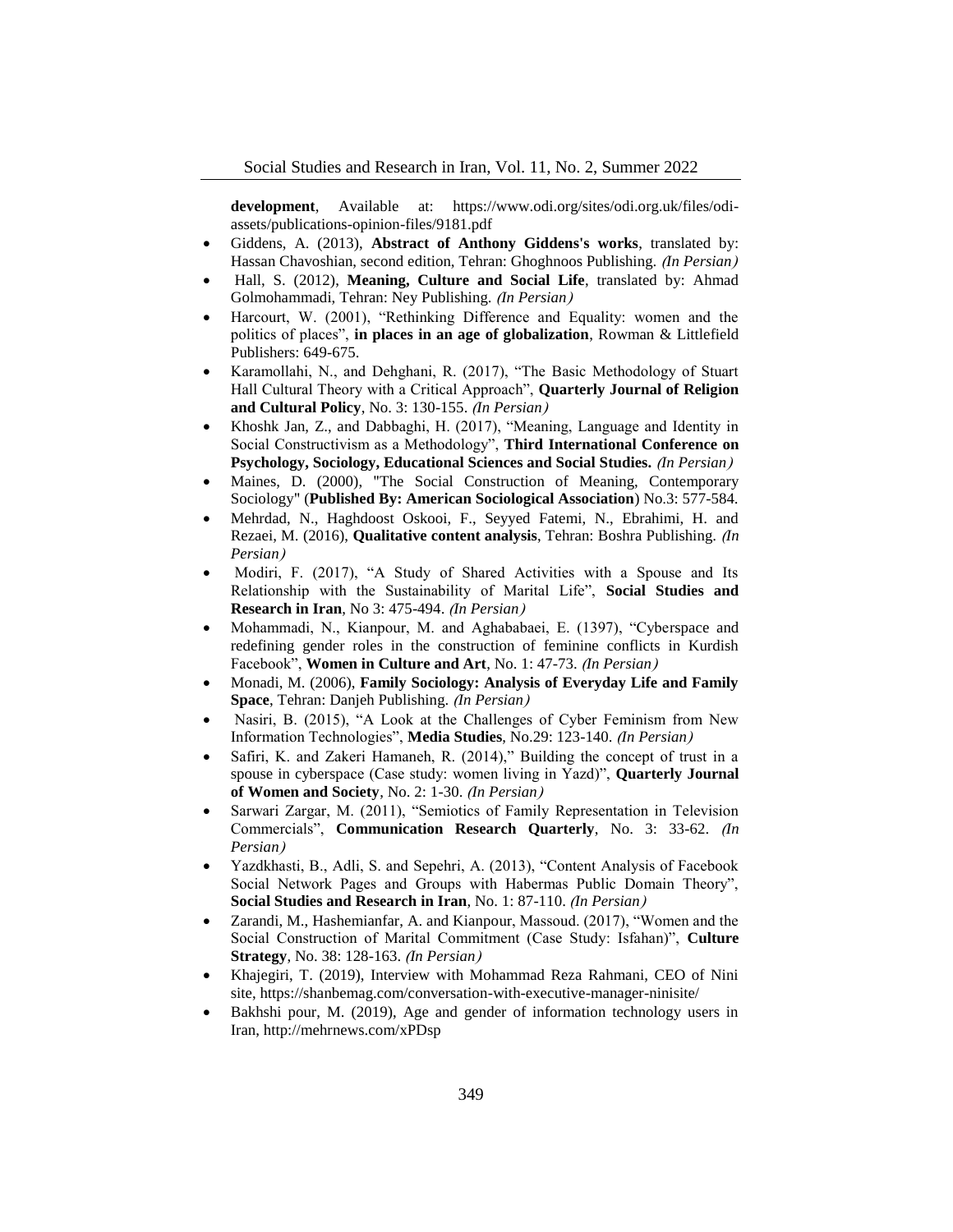#### راان و تحقیقات اجتماعی د.ایران / دورهٔ ۱۱، شارهٔ ۲، نابسآن ۱۴۰۱: ۳۴۷ - ۳۷۱ ما ش

**زنان و برساخت روابط زناشویی در فضای مجازی** \* **مطالعۀ موردی »تاالر گفتوگوی سایت اینترنتی نینی سایت«** 1 مهسا تیزچنگ مریم قاضینژاد<sup>ا</sup> تاریخ دریافت: 1400/03/17 تاریخ پذیرش: 1400/10/20

**Doi: 10.22059/JISR.2022.321592.1199**

**چکیده**

با نفوذ شبکههای اجتماعی به زندگی شخصی افراد در چند دهۀ اخیر، ابعاد و کیفیت روابط خانوادگی در معرض تحوالت گسترده و بیسابقهای قرار گرفته است. یکی از مهمترین گروههای متأثر زنان هستند که شکل جدیدی از ارتباطات اجتماعی را ورای محدودیتهای سنتی یا فرهنگی مرسوم تجربه میکنند. وبسایت »نینی سایت« بهطور مشخص محورها و مسائل مربوط به زنان را پوشش میدهد و کاربران پرشماری یافته است. مطالعۀ حاضر به بررسی یکی از تاالرهای گفتوگوی این سایت با موضوع »همسران« میپردازد تا نحوۀ برساخت روابط زناشویی توسط کاربران زن را تحلیل و بررسی کند. پژوهش، مبتنی بر تحلیل محتوای کیفی است و نمونهگیری زمانی، در بازۀ یکماهه )تیر تا مرداد 1398( انجام شده است. چهار تم اصلی مستخرج شامل روابط عاطفی و جنسی، مالی، خانوادگی و بحرانی بودند. نتایج تحلیل نشان میدهد دغدغههای عاطفی و احساسی دارای بیشترین فراوانی گفتوگوها در میان کاربران است. زنان بیشترین نشانههای عاملیت و بازاندیشی را در زمینۀ روابط جنسی و مالی از خود بروز دادهاند؛ حال آنکه در زمینههای مربوط به عرفهای اجتماعی )مانند تعهد زناشویی)، سنتهای خانوادگی (مانند خانوادهمحوری فرهنگ ایرانی) و چالشهای قانونی )مانند حق طالق و حضانت فرزند( بازتولید باورهای کلیشهای جنسیتی و سازش پررنگتر است. **واژههای کلیدی:** برساخت، زنان، زناشویی، شبکههای اجتماعی، عاملیت.

\* مقالۀ پژوهشی، تألیف مستقل .1 دانشجوی دکتری جامعهشناسی، دانشگاه الزهراء )س(، تهران، ایران )نویسنده مسئول(، mahsa.tizchang@yahoo.com

ــــــــــــــــــــــــــــــــــــــــــــــــــــــــــــــــــــــــــــــــــــــــــــــــــــــــــــــــــــــــــــــــــــــــــــــــ

.2 دانشیار گروه علوم اجتماعی، دانشکده علوم اجتماعی و اقتصادی دانشگاه الزهراء )س(، تهران، ایران، M.ghazinejad@alzahra.ac.ir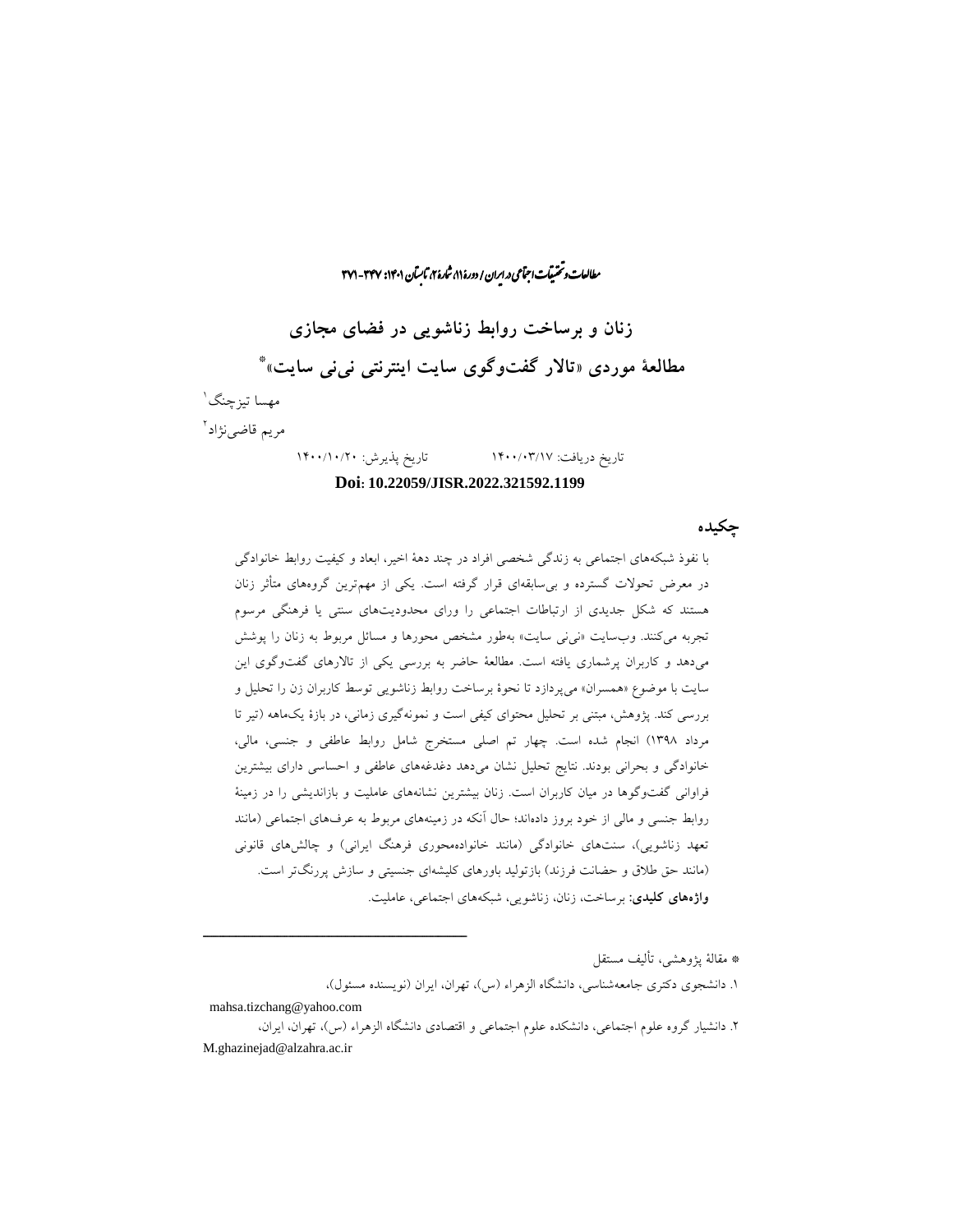#### **مقدمه و بیان مسئله**

خانواده همواره یکی از مؤثرترین و درعینحال، چالشبرانگیزترین نهاد اجتماعی است و از آنجا که در تجربۀ زیسته و زندگی روزمرۀ انسانها نقش اساسی دارد، یکی از محورهای مهم مطالعات در حوزهٔ علوم اجتماعی است. لویی اشتراوس<sup>٬</sup> معتقد است خانواده یکی از باثباتترین نهادهایی است که بهوسیلۀ آن میتوان ساختار حاکم بر جامعه را مطالعه کرد )زرندی و همکاران، :1396 128(.

دنیای معاصر، تحوالت و دگرگونیهای متعدد پرسرعتی را در ارزشها و نگرشها درمورد مسائل خانواده از ازدواج گرفته تا مناسبات درونی آن پدید آورده است. درواقع درخصوص اینکه ما چگونه دربارۀ خود فکر میکنیم و چگونه با دیگران پیوند و رابطه برقرار میکنیم، انقالبی در جریان است (گیدنز، ۱۳۹۲: ۸۷). گیدنز<sup>1</sup> «ورود سرزدۀ رویدادهای دوردست به دنیای ذهنی و فکری مردم« را مقولۀ مهم عصر جدید میداند که عمدتاً از طریق رسانههای جمعی و شبکههای ارتباطی سامان میگیرد. از اینرو رسانههای جمعی در عصر مدرن کارکردهای دوگانهای دارد که شامل عرضۀ دانشهای جدید و ارزشآفرینی میشود )سفیری و ذاکری، :1393 10(.

خانواده در جامعۀ ایران نهادی فراگیر، پرقدرت و تأثیرگذار است که شکلبندی آن، همگام با گذر زمان در حال تغییر است. عوامل مختلفی در این تغییر نقش داشتهاند، اما بیشک یکی از اساسیترین آنها، تحوالت فناورانه و انقالب الکترونیک است که فضای مجازی را در مقیاسی بیسابقه وارد زندگی اجتماعی و خانوادگی کرده است. بـه بیـان دیگـر، شبکههای اجتماعی محل گردهمایی میلیونها کاربر اینترنت اسـت کـه بـدون توجـه به مرزهای جغرافیایی، زبان، جنس و فرهنگ، به تعامل و تبادل اطالعات مـیپردازنـد )کادل، :2013 10(. شبکههای اجتماعی خدمات آنالینی هستند که به افراد اجازه میدهند در یک سیستم خود را به دیگران معرفی کنند، اطالعاتشان را به اشتراک بگذارند و با دیگران ارتباط برقرار کنند و ارتباطهای جدیدی شکل دهند (یزدخواستی و همکاران، ۱۳۹۲: ۹۲). این امر به قرارگیری در برابر بی شمار ارزش ها، نگرش ها، سبک زندگی و شکل گیری شخصیتهای متنوع منجر شده است. در زمینۀ تغییرات بهوجود آمده، رصد وضعیت خانواده و بررسی کیفیت و کمیت روابط زوجین اهمیت ویژهای دارد (مدیری، ۱۳۹۶: ۴۷۶).

<sup>1</sup>. Claude Lévi-Strauss

<sup>2.</sup> Anthony Giddens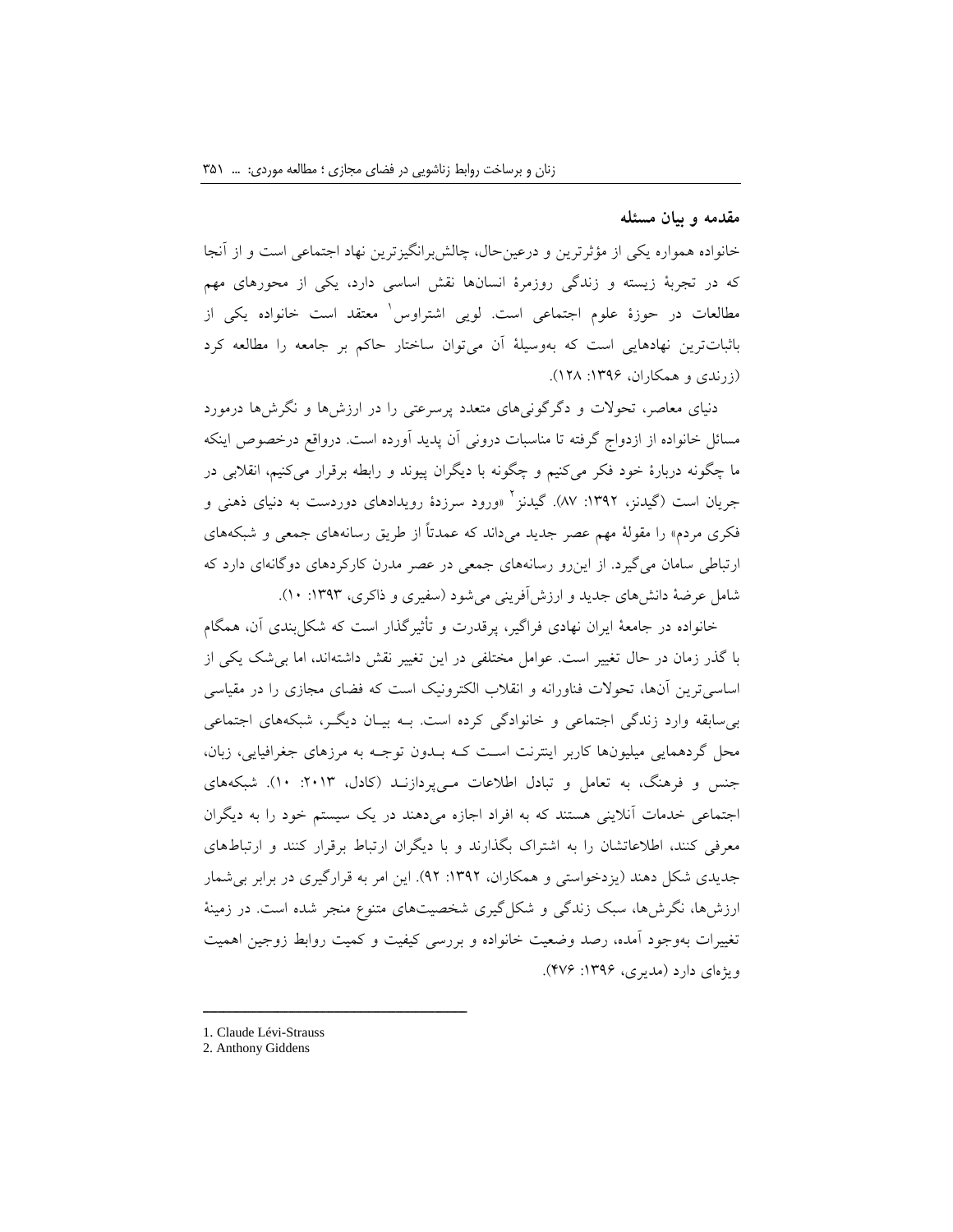زنان بخش بزرگی از کاربران فضای مجازی در دنیا و از جمله ایران را تشکیل میدهند. براساس آمار وزارت ارتباطات و فناوری اطالعات، در حال حاضر 72 درصد زنان از تلفن همراه استفاده میکنند و ضریب نفوذ اینترنت بر آنها 42/7 درصد است )مهر، 18 تیر 1398(. زنان که بهطور معمول و بهدلیل نگاه سنتی حاکم بر نقش زن در جامعه همواره محدودیتهایی را در تعامل اجتماعی داشتهاند، در شبکۀ جهانی اینترنت شکل جدیدی از حضور و تعامل را تجربه کردهاند. یک مدل از چنین وبسایتهایی، مواردی هستند که به تاالرهای مجازی گفتوگو یا انجمنهای گفتوگوی مجازی مشهورند و در آنها افراد می توانند پس از عضویت و ایجاد حساب کاربری، به گفتوگو با سایر اعضا بپردازند یا خودشان موضوع جدیدی برای گفتوگو مطرح کنند. در اصطالح، به صفحات ایجادشده »تایپیک« 1 گفته میشود و در آن امکان پاسخدادن به نظرات دیگر کاربران، ارسال عکس و... وجود دارد. دستهبندیهای موضوعی، در منوی سایتهای اینچنینی موجود است و افراد درمورد آن، به ایجاد اتاق گفتوگوی مد نظر خود میپردازند. در ایران یکی از این نوع وبسایتها که برای این پژوهش درنظر گرفته شده، «نی نی سایت» است که از سال ۱۳۸۵ کار خود را آغاز کرده و از نخستین فضاهای مجازی اجتماعی با قابلیتهای چندگانه در ایران است که بهطور ویژه موضوعات حوزۀ خانواده و زنان را پوشش میدهد. این وبسایت حدود 750 هزار کاربر ثبتنامشده دارد و بازدیدهای روزانۀ آن به 800 هزار نفر هم رسیده است که رقم زیادی بهنظر میرسد و حکایت از محبوبیت آن دارد. گرچه جنسیت کاربران را نمیتوان با قطعیت تخمین زد، با توجه به موضوعات موجود در سایت، میتوان انتظار داشت که بیش از 90 درصد این کاربران زن باشند )مجلۀ شنبه، 12 مرداد 1398(.

عموماً فرض بر این است که فردیتهای تقویتشده در فضای مجازی )به سبب ناشناختگی)، نشانههایی از عاملیت افراد در اینگونه جوامع مجازی بهجای بگذارد (بخشی و همکاران، :1392 40(. مسئلۀ محوری در پژوهش که بر روابط زناشویی مورد گفتوگو در سایت با روش تحلیل محتوای کیفی استوار است، بر پایۀ اشکال برساخت زنانگی، امکان عاملیت در عین ناشناختگی و پذیرش/رد کلیشههای جنسیتی شکل گرفته است. بر این اساس، مهمترین سؤاالت اصلی و جزئی پژوهش را میتوان در موارد زیر صورتبندی کرد: .1 زنان روابط خود و همسرانشان را با تأکید بر کدام جنبهها برساخت میکنند؛ ۲. عمدهترین مقولههای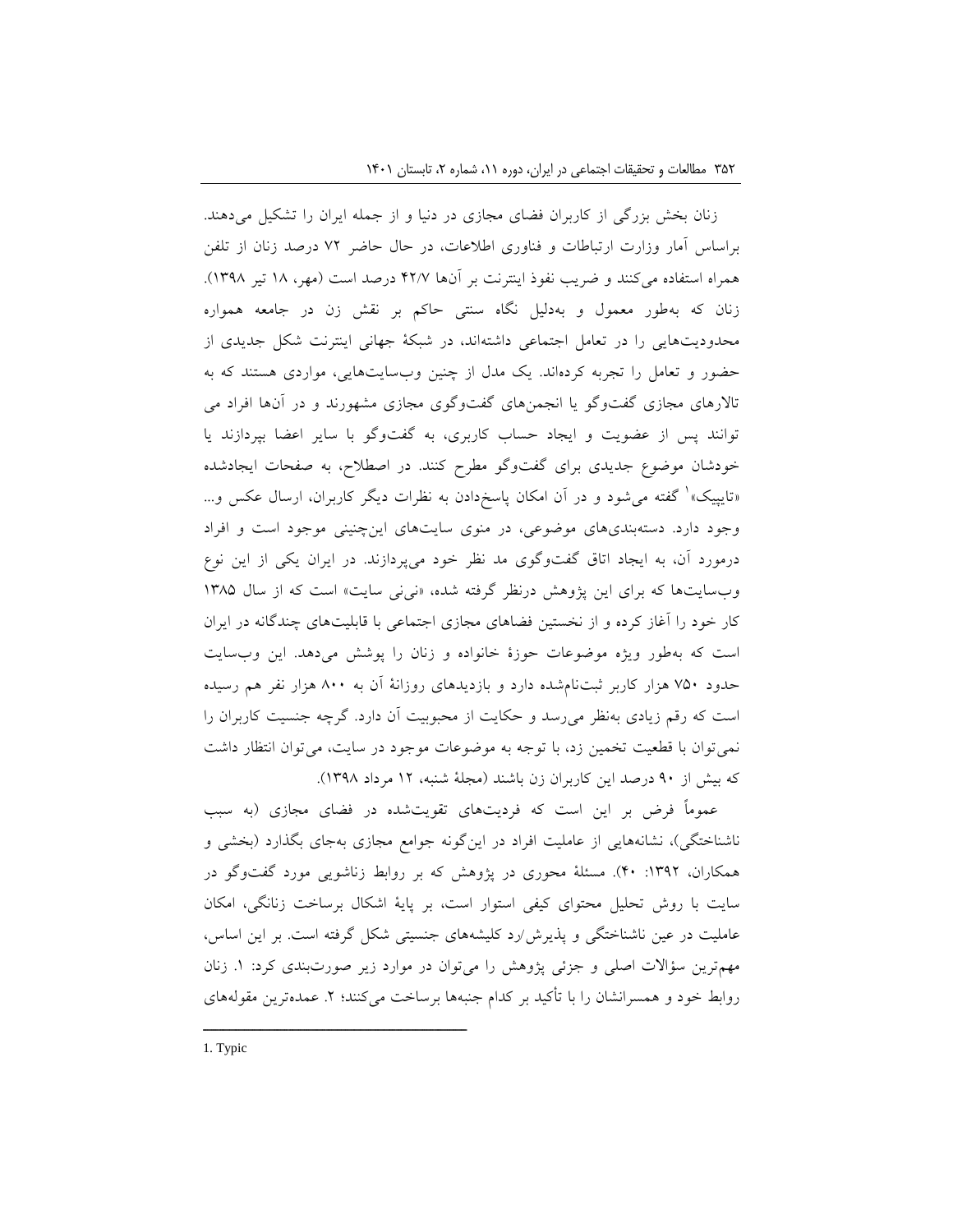بهکاررفته در هریک از این جنبههای برساخت روابط کدامها هستند؛ ۳. نقش و جایگاه زوجین در این برساخت (بهلحاظ داشتن عاملیت یا فقدان آن) چگونه تعریف میشود؛ ۴. رابطۀ مفاهیم برساختشده با تثبیت یا تضعیف کلیشههای جنسیتی چگونه است.

## **پیشینۀ پژوهش**

در میان پژوهشهای صورتگرفته گرچه هیچیک از موارد یافتشده مطابقت کاملی با موضوع پژوهش فعلی نداشتند، بین آنها میتوان وجوه مشترکی یافت.

زرندی و همکارانش )1396( در پژوهش »زنان و برساخت اجتماعی تعهد زناشویی؛ مطالعۀ موردی شهر اصفهان«، با استفاده از رویکرد تفسیرگرایانه و روش نظریۀ مبنایی، به برساخت تعهد زناشویی از منظر زنان پرداختند. نمونۀ 38 نفری آنان نشان داد سیالیت امر تعهد زناشویی در بسترهایی نظیر تعارضات معرفتی، تسلط گفتمان رضایت جنسی، رضایت نسبی جامعه و شرایط مداخلهگری رسانهها و ارتباطات بین فرهنگی؛ زنان را براساس تعامالتشان به دو دسته قرار داد: .1 گروهی از زنان که با ارزیابی مثبت از ازدواج خود و سعی در تقویت مهارتهای زندگی موجب میشدند که ازدواج بادوام تعهدمحور به موقعیتی بهنجار تبدیل شود؛ ۲. گروهی که با ارزیابی منفی و جدایی پنهان از همسر، با پیامدهای منفی مانند عهدشکنی و... مواجه میشدند.

سفیری و ذاکری (۱۳۹۳)، در پژوهشی با عنوان «برساخت مفهوم اعتماد به همسر در فضای مجازی؛ مطالعۀ موردی زنان ساکن شهر یزد«، با رویکردی استقرایی و اکتشافی و روش نظریۀ مبنایی، ادراکات و معانی اعتماد همسر در فضای مجازی در میان زنان شهر یزد را مطالعه کردند. یافتهها در سه دسته صورتبندی شدند: .1 ادراک در قالب مقولههای آرامش ذهنی، روانی، صداقت گفتاری و عملی؛ ٢. عوامل مؤثر در قالب روابط عاطفی و اخلاقی؛ ٣. شناخت شاخصههای همسر و تطابق گفتار و عمل و راهبردها در قالب اعتراض، اختالل در روابط و گرایش به روابط جدید، اضطراب، تردید و برخورد منطقی. درنهایت نویسندگان به این نتیجه رسیدند که اگرچه مفهوم فضای مجازی و گسترش استفاده از اینترنت میتواند تهدیدی برای اعتماد و حس اعتماد همسران باشد، مبنا و پایۀ اصلی آن را متزلزل نمیکند؛ شامل آنچه به ابتدای زندگی مشترک وابسته است.

محمدی و همکاران )1397( در پژوهش »فضای مجازی و بازتعریف نقشهای جنسیتی«، به برساخت تعارضهای زنانگی در فیسبوک کردی پرداختند. براساس این مطالعه که با روش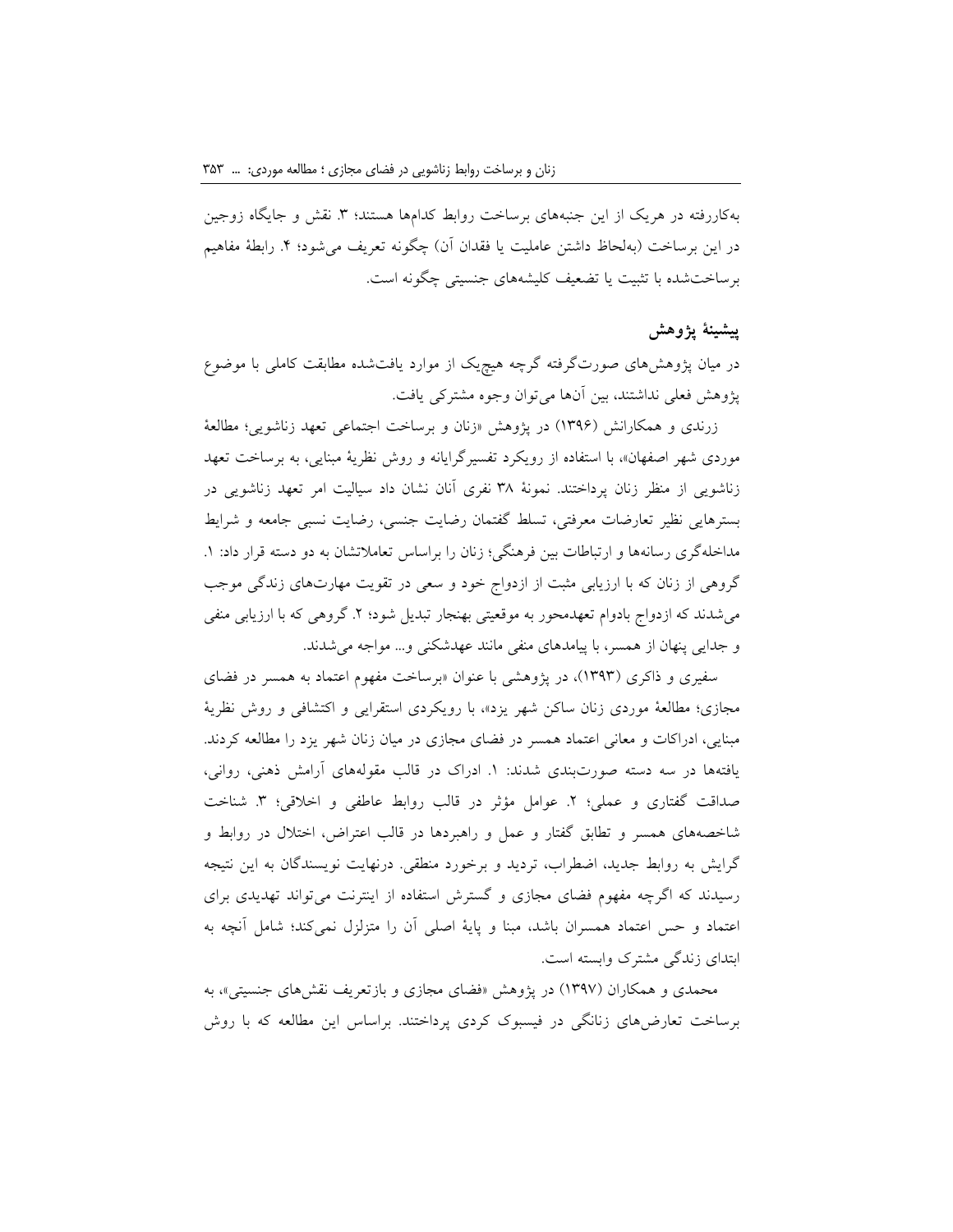«مردمنگاری انتقادی مجازی» صورت گرفت، زنان دو بعد اصلی را در فیسبوک کردی برساخت میکنند: .1 نقد بستر و ساختار مردساالر؛ .2 ستایش کنشگری زنانه. مورد اول شامل سیاستزدایی از زنانگی، مالکیتزدایی از تن زنان و بسترزدایی فرهنگی از زنانگی و ستایش کنشگری زنانه شامل مقاومت زنانه، سلبیشدن کنش و ستایش فردگرایی زنانه است.

گومز<sup>ا</sup> در مطالعهای با عنوان تعارض روایتها، جنسیت و هویت درهمتنیده در فضای مجازی (۲۰۱۰)<sup>۲</sup>، با روش تحلیل گفتمان به بررسی ۳۴ وبلاگ بریتانیایی و اسپانیایی پرداخت که نویسندگان زن دارند و تم اصلی آنها، بیان زندگی عشقی بوده است. هدف از مطالعۀ دقیق در تغییرات نرمهای فرهنگی احاطهکنندۀ روابط بینفردی و نیز زوایای مهم، رفتارهای آنالین زنانه بود. نتیجه آنکه زنان در روایتهای خود عشق و روابط سنتی را یا مجدداً اعتبار میبخشند یا دچار گسست میکنند. آنها در هنگام ورود به این روابط، متأثر از گفتمانهای جنسیتی متفاوتی هستند، اما هنگام خروج، تأثیر روابط عاشقانه در هویت آنالین آنها برجستهتر است.

دیکز<sup>۲</sup> در پایاننامۀ دکتریاش در رشتۀ فلسفه، به موضوعی با عنوان عاملیت ناشناختگی: خوانش وبلاگهای شرححال $\mathrm{i}$ نویسی زنان $^{\prime}$  (۲۰۱۶)، پرداخت و ناشناس $\mathrm{u}$ بودن در شیوههایی که افراد خود و تجربیات آفالینشان را برساخت میکنند، بررسی کرد. از نظر نویسندگان، وبالگها نمونههایی از آپدیت مداوم فرهنگ معاصر هستند که با بخشیدن صدای عمومی به زنان نهتنها صدای یک فرد، بلکه واقعیتهای اجتماعی را بهصورت گستردهتر بازنمایی میکنند. مهمترین تمهای بهدستآمده شامل اجرای احساسات، برساخت شادی و ناامیدی و نیز شیوهای برای ثبت خاطرات است.

پژوهشها با جنبههای مشابه، نشان از نقش انکارناپذیر ارتباطات مجازی و امر ناشناختگی هویت بر سویههای حقیقی زندگی افراد بهویژه زنان دارد. عالوهبراین، سیالیت هویت مجازی، بخشیدن صدایی عمومی به زنان و تالش برای بازنگری در عرفهای جنسیتی را بههمراه داشته است.

پژوهش حاضر روابط زناشویی را از منظر زنانی روایت کرد که لزوماً نخبه، کنشگر، دارای وبالگ یا پیج اختصاصی نبودند و در محیطی عمومیتر به قصد بهرهمندی از تجربیات سایر

<sup>1</sup>. Antonio Garcia Gomez

<sup>2.</sup> competing narratives, gender and threaded identity in cyber space

<sup>3.</sup> Emma Deeks

<sup>4.</sup> The Agency of Anonymity: Reading Women`s Autobiographical Blogs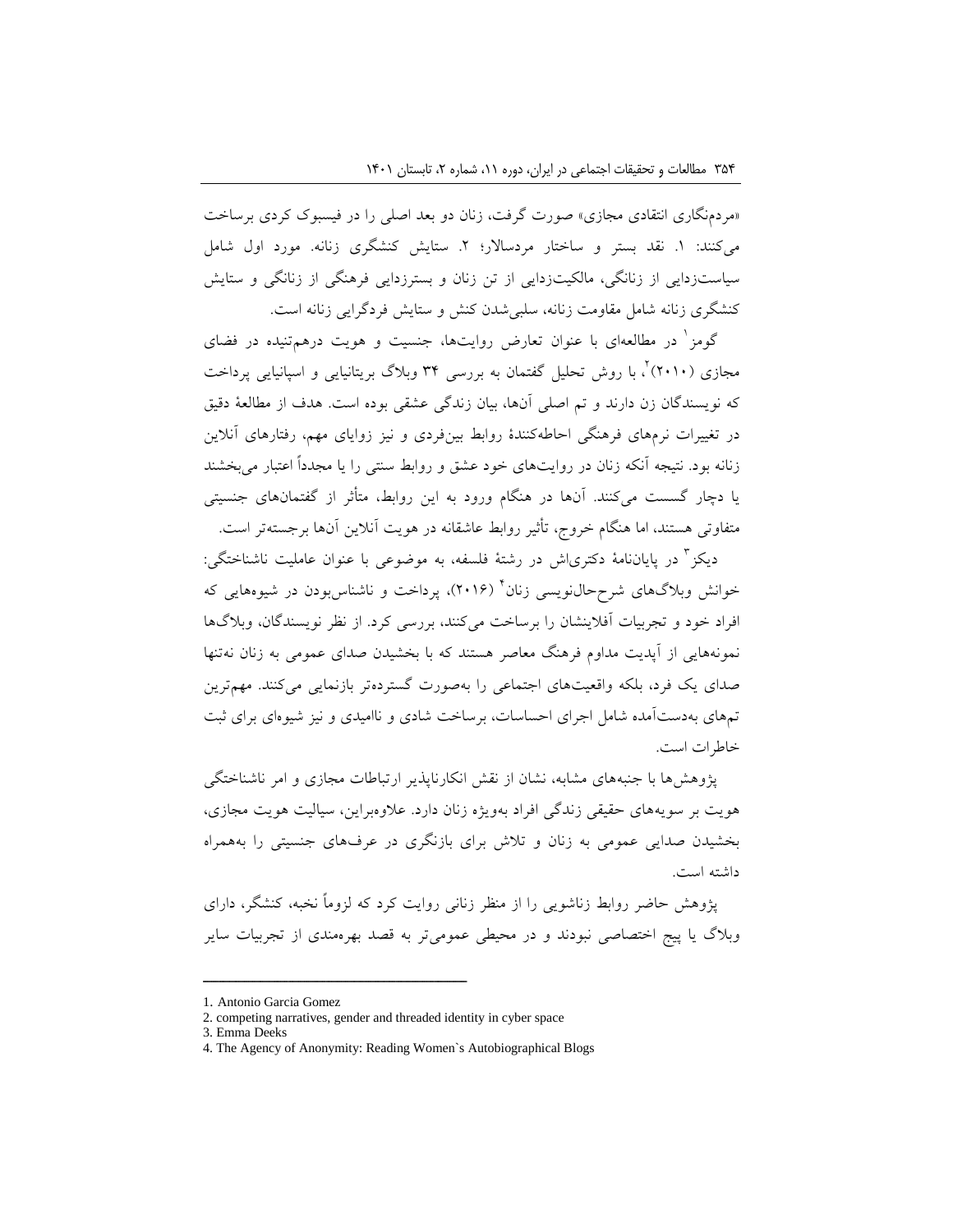زنان، گفتوگو با آنان و بیان دغدغههای خود به فعالیت میپرداختند. از این منظر، این تحقیق چه بهلحاظ روش و چه بهلحاظ بستر مورد مطالعه، نخستین مورد پژوهش اینچنینی در فضای شبکههای اجتماعی داخلی محسوب میشود که عاملیت مجازی زنان را در بازنمایی روابطی خصوصی واکاوی میکند.

# **چارچوب مفهومی**

در این پژوهش که با روش تحلیل محتوای کیفی (نوع اول-قراردادی) انجام شده است، بهجای استفاده از مبانی نظری در تدوین فرضیه، بهمنظور استخراج سؤاالت تحقیق، از چارچوب مفهومی استفاده شده است. در این موقعیت، نظریهها در فرایند تحقیق و تحلیل دادهها، برای ایجاد «حساسیت نظری» و بازکردن ذهن محقق به مقولهها و مضامین بهدستآمده بهکار میروند.

دو رویکرد تئوریک، در طراحی پرسشهای پژوهش و نیز تحلیل دادههای بهدستآمده مد نظر قرار گرفتهاند که بهترتیب رویکردهای برساختگرایی اجتماعی و انتقادی هستند. از آنجا که هردو رویکرد مذکور دامنۀ وسیعی در حوزۀ مطالعات اجتماعی دارند و به شاخههای متعددی تقسیم میشوند، متناسب با موضوع مطالعه که در حوزۀ مسائل فرهنگی جای میگیرد، نظریهپردازان منتخب آنها که مفاهیم تئوریکشان به موضوع مورد نظر مطالعه نزدیک بود، برگزیده شدند: ۱. استوارت هال (برساختگرایی-مطالعات رسانه)؛ ۲. نظریهپردازان سایبر فمینیسم (انتقادی). در ادامه به مهمترین مفاهیم رویکردهای ذکرشده اشاره می شود.

# **برساختگرایی، زبان و معنا**

برساختگرایی اجتماعی رویکرد و متدولوژی انتقادی در علوم اجتماعی است که در اولین مواجهه با امر اجتماعی، قائل به این اصل است که »پدیدۀ اجتماعی در عین اینکه واقعی است، بدیهی نیست«. درواقع هیچچیز در حوزۀ روابط اجتماعی و انسانی بهصورت ماهوی، از پیش تعیینشده و بدیهی وجود ندارد و هر پدیدۀ برساختی، برآمده از متن و زمینۀ خاص تاریخی، فرهنگی و اجتماعی است. معنا و واقعیت بهصورت مستقل ساخته نمیشود و فهمها نسبی هستند. زبان در این رویکرد صرفاً ابزاری برای بیان برقراری ارتباط بین انسانها و بیان تفکراتشان نیست، بلکه مهمتر از آن، متن و زمینهای است که فرایند برساخت هویت و تفکر درون آن و از طریق آن صورت میگیرد (خشک جان و دباغی، ۱۳۹۶: ۸۴۴). وظیفۀ پژوهشگر،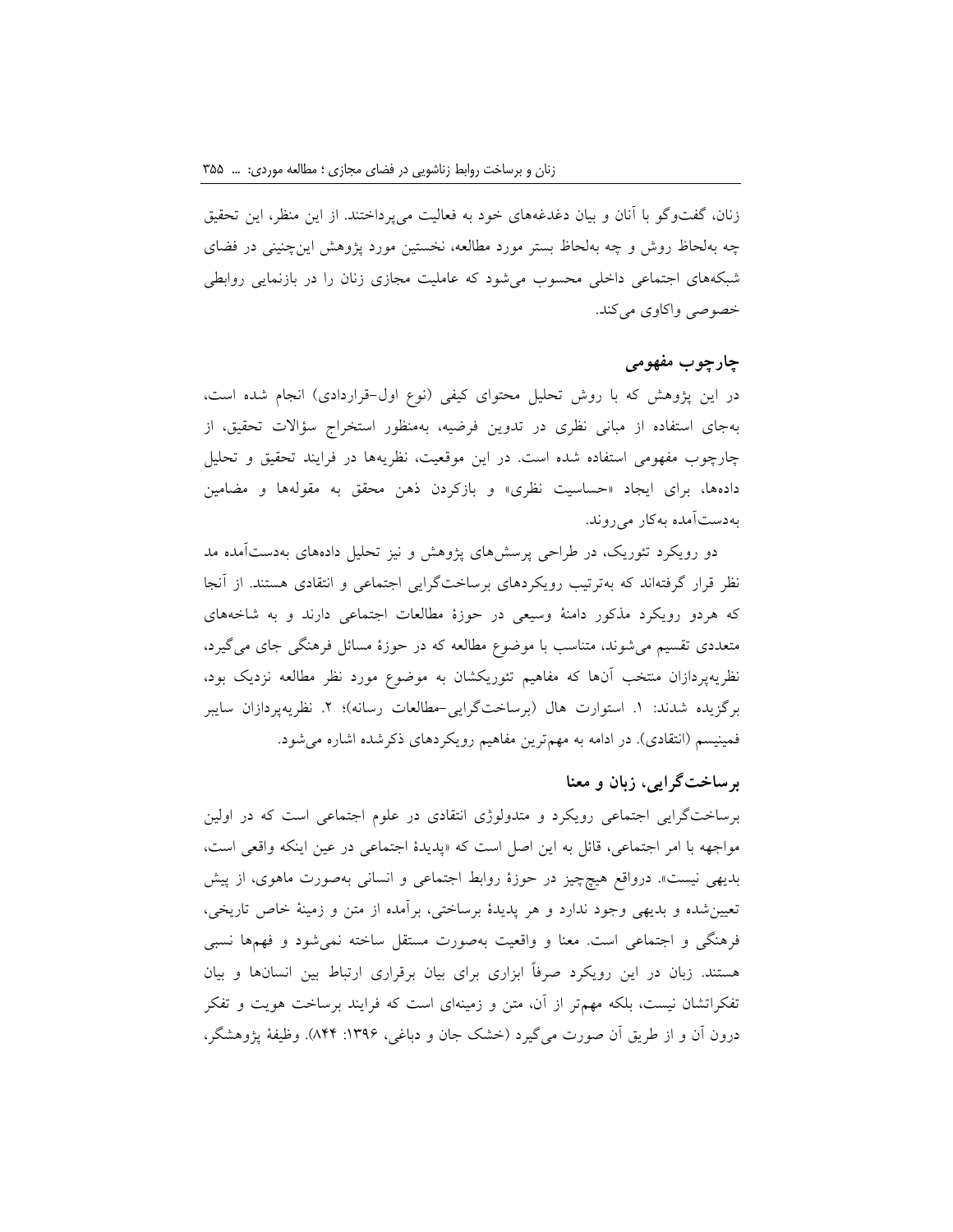توجه به نقش این فیلترها و متغیرهای زبانی و گفتمانی در برساخت کنش، هویت و تعامالت اجتماعی است. درمجموع میتوان گفت برساختگرایی اجتماعی بهدنبال بررسی شناخت و فرایندهای معناساز در روند تعامالت و زمینۀ اجتماعی-فرهنگی موجود است. مسئلۀ محوری رویکرد مطرحشده این است که فرایندهای اجتماعی که ما درگیر و جزئی از آنها هستیم، تصور و تصویر ما از جهان و دیگران را شکل می دهد (ماینز، ۲۰۰۰: ۵۷۷).

ستوارت هال<sup>۱</sup> یکی از شناختهشدهترین چهرهها در حوزۀ مطالعۀ رسانه و برساختگرایی است. به نظر وی، به کمک زبان، واقعیتهای عالم در دو مرحله بازنمایی میشوند: .1 بازنمایی ذهنی؛ ۲. بازنمایی زبانی. معنا، در یک فرایند اجتماعی به نام نظام بازنمایی شکل میگیرد. بدینترتیب ابتدا اشکال مختلفی از مفاهیم را سازماندهی، دستهبندی و طبقهبندی میکنیم. سپس این مفاهیم را با یکدیگر به اشتراک میگذاریم و بهاصطالح، معانی فرهنگی مشترکی میسازیم تا تفسیری واحد از جهان را به اشتراک بگذاریم؛ بنابراین صرف وجود مفاهیم کافی نیست و ما نیاز به مبادله و بیان معانی و مفاهیم داریم. استوارت هال از دو راهبرد مهم در نظام بازنمایی سخن میگوید: ۱. کلیشهسازی<sup>؟</sup>؛ ۲. طبیعیسازی ٔ .

در حالت کلی، کلیشهسازی فرایندی است که براساس آن، جهان مادی و جهان ایدهها در راستای ایجاد معنا، طبقهبندی میشود تا مفهومی از جهان شکل گیرد که منطبق با باورهای ایدئولوژیکی باشد که در ورای کلیشهها قرار گرفتهاند. هال کلیشهسازی را کنشی »معناسازانه« میداند و معتقد است »اساساً برای درک چگونگی عمل بازنمایی، نیازمند بررسی عمیق کلیشهسازیها هستیم« )سروری زرگر، :1394 25(. کلیشهها تفاوتها را تقلیل میدهند و ذاتی، طبیعی و درنهایت تثبیت میکنند. سپس با بسط یک راهبرد »منفکسازی و شکاف«، طبیعی و قابلقبول را از آنچه غیرطبیعی و غیرقابلقبول است، تفکیک میکنند. همچنین کلیشهها از نابرابریهای قدرت حمایت میکنند. قدرت همواره در مقابل فرودستان و گروههای طردشده قرار می گیرد (همان، ۲۷). طبیعی سازی نیز به فرایندی گفته می شود که از طریق آن ساختهای اجتماعی، فرهنگی و تاریخی به صورتی عرضه میشوند که گویی اموری آشکارا طبیعی هستند. طبیعیسازی دارای کارکردی ایدئولوژیک است. طبیعیسازی وظیفۀ تقویت ایدئولوژی مسلط را بر عهده میگیرد )هال، 1391(.

- 1. Stuart Hall
- 2. Stereotyping

ــــــــــــــــــــــــــــــــــــــــــــــــــــــــــــــــــــــــــــــــــــــــــــــــــــــــــــــــــــــــــــــــــــــــــــــــ

3. Naturalize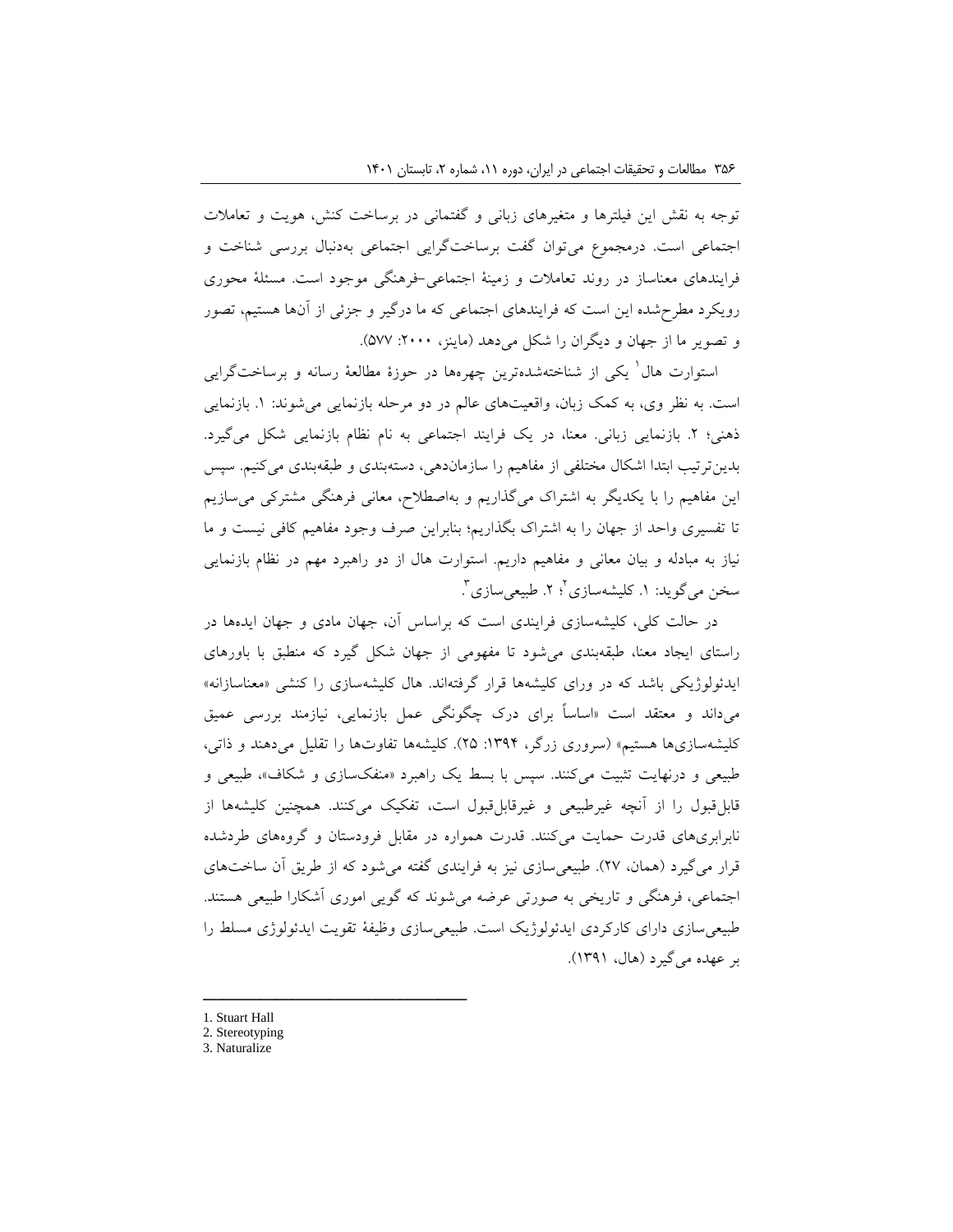# **سایبر فمینیسم و عاملیت مجازی زنان**

یکی از محورهای نقد فمینیستی، همواره رسانهها و نحوۀ بازنمایی این مقوله در آنها بوده است. با گسترش فناوری و اشکال گوناگون آن، شاخهای از مطالعات فمینیستی بهطور ویژه به بررسی انتقادی آن در ارتباط با مقولۀ جنسیت و زنان پرداخته است که آن را در اصطالح <sub>ا</sub>سایبر فمینیسم ْ» میگویند. فمینیسم سایبر بهدنبال تعریف مجدد رسانههای جدید از طریق جستوجوی فرصت برای انتقاد از »محرومیت« و »سرکوب« زنان و در همان حال، کنکاش در خیالبافیها و چارچوبهای فرهنگی بوده است. این امر متضمن اتخاذ یک راهبرد دوگانه برای ترویج دسترسی برابر زنان و درعینحال بازتعریف آن گروه از مفاهیم فناوری است که برای بازی، تخیل و امر زنانه فضای الزمتری بهوجود میآورند )نصیری، :1394  $(17V-170$ 

نسخههای پیشین فمینیسم، فناوری را اساساً به روابط اجتماعی سرکوبگرانه وابسته می دانستند. فمینیسم سایبر خواستار کشف سایر امکانات است. «سادی پلنت<sup>۲</sup>» بهعنوان اولین پیشگامان این رویکرد، اظهــار کرده باید کامپیوترها و اینترنت را بهعنوان موقعیتهایی جدید برای زنان بهمنظور مشارکت در انواع جدید کار و رقابت بهحساب آورد؛ موقعیتی که زنان در آن، فارغ از محدودیتهای سنتی، قادر به تجربه با هویت مستقل و بهدستآوردن راههایی جدید برای مطالبۀ قدرت و اقتدار هســتند )پلنت، 1995(. وی این ایده را مطرح میکند که ظهور جامعۀ شبکهای، سبب ظهور فرهنگ نوینی شده است که ماهیت پدرساالرانۀ کمتری دارد. جامعۀ شبکهای، فرم سلسلهمراتبی ندارد و بر همین مبنا کمتر مردساالرانه است؛ بدین معنا که بهدلیل تکثیر قدرت بین شبکههای مختلف، اشکال سنتی مردانگی را زیر سؤال میبرد و به زنان امکان میدهد درمورد «هویت جنسیتی» خودشان بازاندیشی کنند (همان). در همین زمینه، »هارکرت 3 « معتقد است زنان با بهرهگیری از فضای مجازی و رسانهای میتوانند گفتمانهای مشترکی از زنانگی خودشان را با زنان کشورها و فرهنگهای دیگر شکل بدهند )هارکرت، ۲۰۰۱). «دانا هاروی»<sup>۲</sup>، فمینیست سوسیال سایبورگ، رویکردی میانه را در برابر پلنت و هارکرت درپیش میگیرد و این مسئله را هم مطرح میکند که زنان نباید فقط نقش اطالعرسان

1. Cyber feminism

<sup>2.</sup> Sadie Plant

<sup>3.</sup> Harcourt

<sup>4</sup>. Donna J. Haraway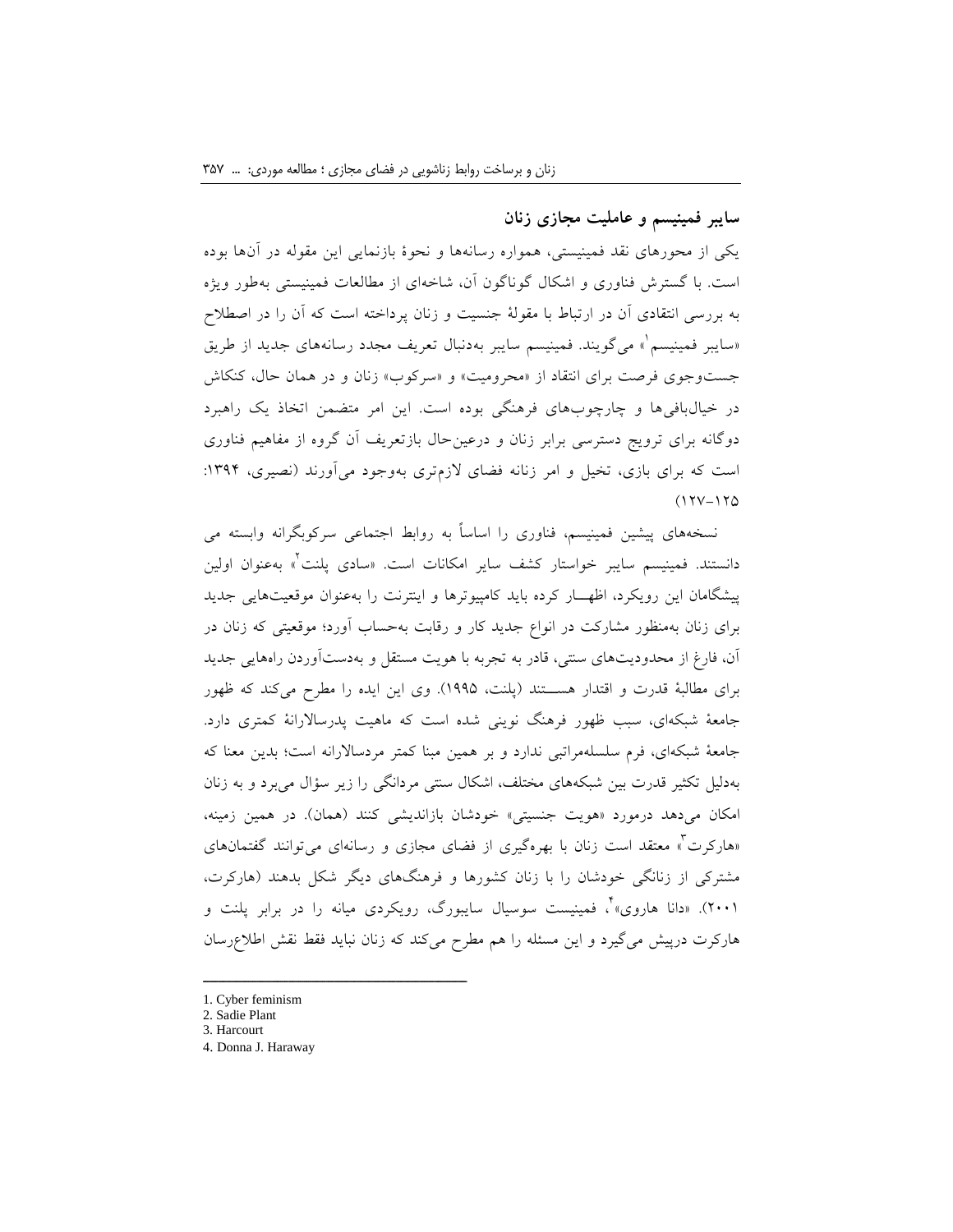و مخاطب را در فضای مجازی بازی کنند، بلکه باید آگاه باشند و دیگر مخاطبان زن فضای مجازی را هم آگاه کنند )اسدپور و مقربی، 1394(.

مطابق هدف، سؤاالت و رویکرد پژوهش، صورتبندی مفاهیم حاصل از نظریات فوق کمک میکند فرایند برساخت روابط زناشویی، بهمثابۀ مفاهیم، معانی و طبقهبندیهایی از روابط دیده شود که در بستری از فرهنگ، ایدئولوژی و روابط قدرت بازنمایی میشود. توجه به راهبردهای کلیشهسازی و طبیعیسازی یا سویۀ مقابل آن، نقد مسلمپنداری عرفها و ساختارهای جنسیتی در شرایطی که کاربران میتوانند با هویتهایی ناشناخته فعالیت کنند، مد نظر قرار دارد.

# **روششناسی پژوهش**

»تحلیل محتوا« نامی کلی برای روشهای تحلیل ژرفنگرانه یا درونی است که در آن کیفیت محتوای دادهها، تفسیر، تأویل یا تعبیر میشوند )دهقانی، 1387(. هدف از تحلیل محتوا، شناسایی اهداف، ارزشها، فرهنگ و تمایالت متن یا نویسندۀ متن یا فرد مصاحبهشونده و مشاهدهشده است. به عبارتی ملاک شناخت «ناخودآگاه متن» است (منادی، ۱۳۸۵: ۲۸). تمرکز تحلیل محتوای کیفی روی ارتباطات انسانی است که این امر بهخصوص برای پژوهشهای انسانی بسیار مهم است.

برای مطالعۀ حاضر، از روش تحلیل محتوای کیفی از نوع عرفی )قراردادی( استفاده شده است که بهطورکلی در مطالعاتی بهکار میرود که هدفش »توصیف پدیده« است. این رویکرد معموالً زمانی استفاده میشد که نظریۀ موجود یا متون پژوهشی درمورد آن پدیده محدود باشد. محققان از بهکاربردن طبقات از پیشتعیینشده خودداری میکنند و در عوض اجازه میدهند نام طبقات و مقولههای مرتبط با آنها، از دادهها جریان یابد. تحلیل دادهها، با خواندن همۀ آنها بهطور مکرر، شروع میشود. سپس دادهها کلمه به کلمه خوانده میشوند تا کدها از واژههای واقعی شفافکنندۀ برخاسته از متن مشتق شوند و مفاهیم و افکار کلیدی را نشان دهند. درنهایت کدهایی استخراج میشوند، طبقات براساس آنها شکل میگیرند و در خوشههای معنادار سازماندهی میشوند )مهرداد و همکاران، :1395 47-46(.

جامعۀ مورد مطالعه، تاالرهای گفتوگوی همسران در سایت نینی سایت است. این سایت در کنار همۀ امکاناتی که ارائه میدهد، بخشی با عنوان »تبادلنظر« نیز دارد که شامل فرومهای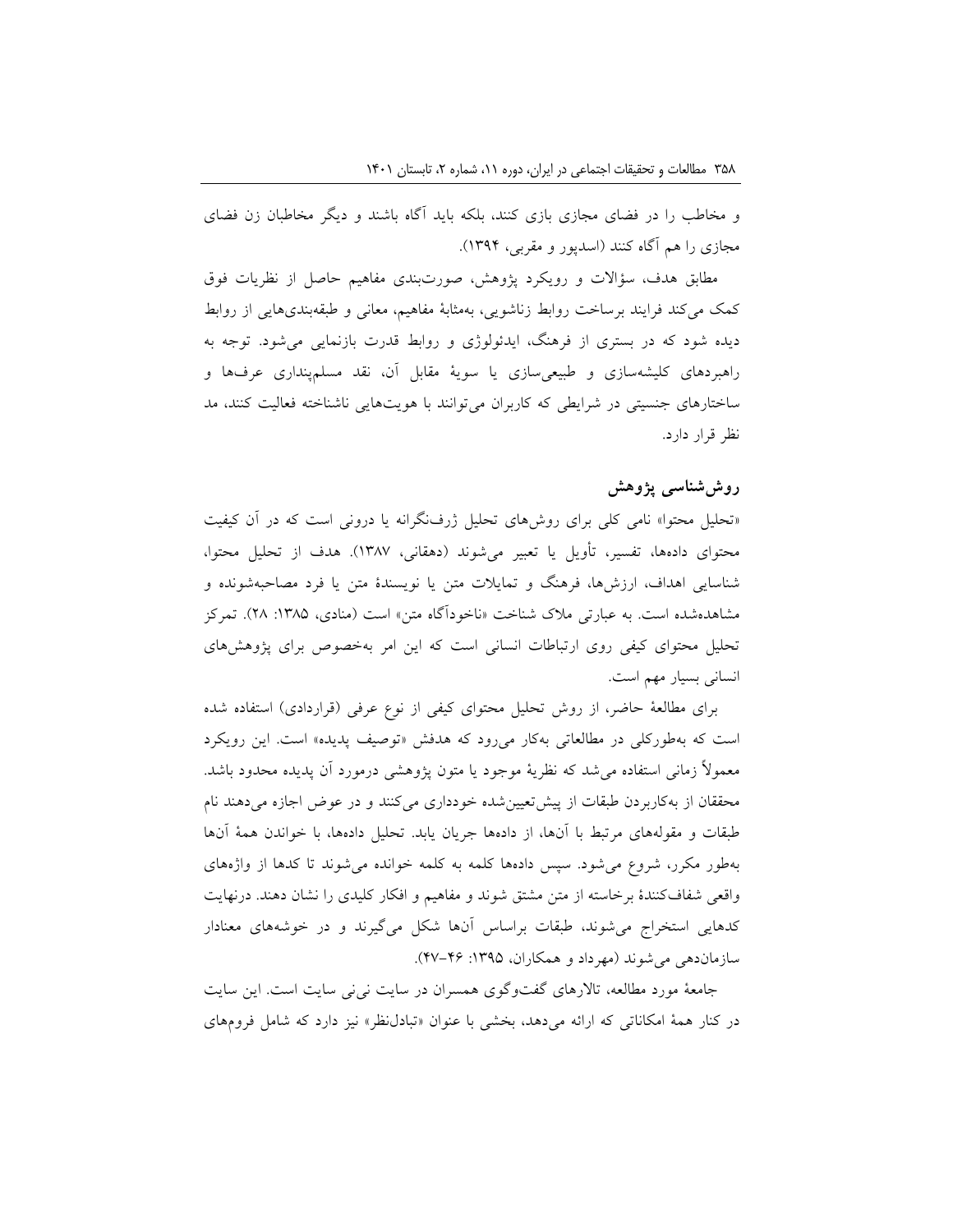(تالارهای) گفتوگو است. تفکیک موضوعی این فرومها، در بخشی با عنوان خانواده مشخص میشود و یکی از زیرمجموعههای آن، بخشی با عنوان همسران است که تمرکز مطالعۀ فعلی روی آن است. بازۀ زمانی مطالعه، دورهای یکماهه )تیر تا مرداد 1398( است و از طریق عضویت در سایت، تایپیکهای این برهه ذخیره شده است تا همواره قابل دسترس باشد.

در این پژوهش، واحد تحلیل، روابط زناشویی است و واحد معنا که در نتیجۀ مطالعۀ اکتشافی آغازین فرومها بهدست آمده، نقلقولهایی با مضامین مشترک است. مقولهها براساس محتوای آشکار و کدهای منتزعشده بر پایۀ محتوای پنهان )با نگاهی به مفاهیم تئوریک مد نظر( استخراج شدهاند و طبقات نهایی را شکل دادهاند. چهار تم نهایی استخراجشده که درواقع ابعاد روابط برساختی هستند، عبارتاند از: ١. روابط مالی؛ ٢. روابط عاطفی و جنسی؛ ٣. روابط خانوادگی؛ ۴. روابط بحرانی. در جدول زیر نمونۀ کدگذاری ارائه شده است.

| تم             | مقوله                          | رمز                           | واحد معنا                                                                                                                                                        |
|----------------|--------------------------------|-------------------------------|------------------------------------------------------------------------------------------------------------------------------------------------------------------|
| رابطة<br>مالي  | شفافیت و کنترل<br>مالبي        | مشکل در تقسیم<br>سرمايهٔ مالي | برای هر پولی که بخوام، باید دو ساعت توضیح بدم، اما<br>برای خونوادهش سریع کارت به کارت میکنه                                                                      |
| رابطة<br>عاطفى | حس/نداشتن حس<br>نزدیکی با همسر | دلزدگي و<br>ملالأورى رابطه    | واقعیتش اینه که مشکل خاصی با همسرم ندارم. اخلاقش<br>خوبه. چیزی هم کم نمی(اره برامون، ولی بازم انگار ازش<br>خسته می شم. خیلی از روزا دلم میخواد طولانی<br>نبينمش» |

**جدول .1 نمونۀ کدگذاری دادهها**

در اینجا ذکر دو نکته اهمیت دارد: .1 هرچند فروم مورد نظر، مختص موضوعات مرتبط با همسران است، در عمل محدودۀ آن رعایت نمیشود و موضوعات متفرقه نیز به چشم میخورد که از موارد مورد مطالعه حذف شدهاند؛ .2 درخصوص جامعۀ آماری باید گفت بهدلیل عدم الزام کاربران به نمایش مشخصات حقیقی خود، مواردی نظیر سن، تحصیالت، محل زندگی و سالهای تأهل همۀ کاربران در دسترس نیست. در نتیجه نمیتوان درمورد آن با قطعیت اظهارنظر کرد.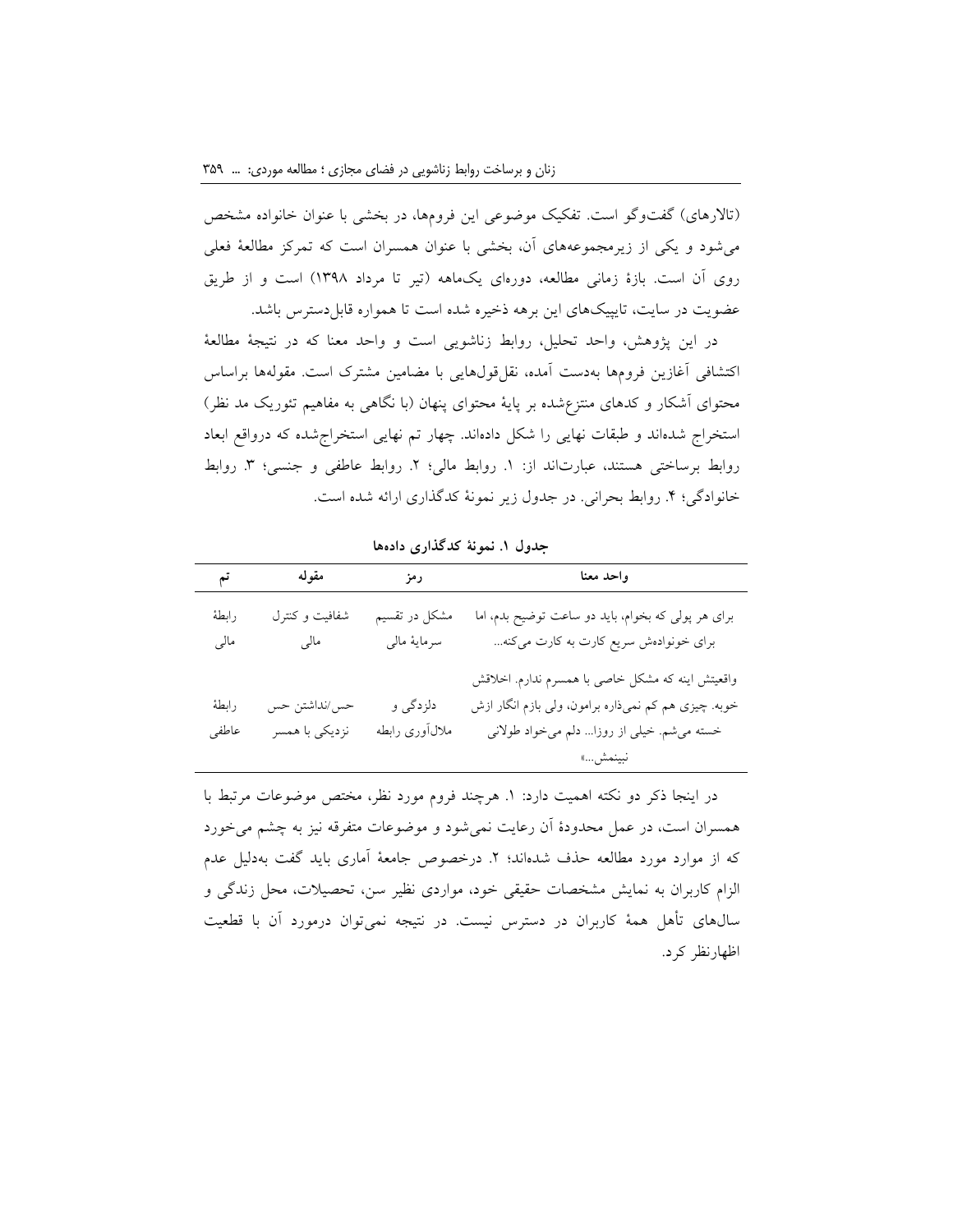#### **یافتهها**

دادههای مطالعۀ فرومهای گفتوگو در قالب چهار تم اصلی و هر تم دارای چندین مقوله است که نتایج مطالعه به تفکیک آنها ارائه میشود:

## **روابط عاطفی و جنسی**

با توجه به نتایج مطالعه، بدون اغراق میتوان گفت بیشترین فراوانی تایپیکهای ایجادشده، در زمینۀ تم روابط عاطفی و جنسی همسران بود. تعداد مقولهها و زیرمقولههای این بخش نیز متعدد بود که درنهایت به شکل زیر جمعبندی شد:

**ابراز عالقه بهصورت کالمی یا فیزیکی:** محدودۀ گستردهای از موضوعات مورد بحث در این قسمت، مرتبط با گالیه و ابراز درماندگی زنان از »رفتار سرد«، »خالی از محبت« و »عدم ابراز عالقۀ« همسرانشان بود. م. ر. بیان کرد: »شوهرم خیلی مغرور و متکبره و از اول ازدواج هم بهم محبت کالمی نداشت... انگار ازم نفرت داره« و ک. ر. معتقد بود: »همسر من از اولشم محبت کالمی بلد نبود؛ با رفتارش نشون میده ها، ولی هیچی بهم نمیگه... واقعاً دلم میخواد بهم بگه که دوستم داره...«. عمدۀ واکنشها به اینگونه بحثها، تائید تجربیات آغازگر گفتوگو و ذکر نمونههایی از رفتارهای مشابه در زندگی دیگر کاربران بود. بخش زیادی از کامنتها معطوف به «طبیعیسازی» چنین مسائلی بین همسران بود؛ مواردی از قبیل «همۀ مردا بعد از مدتی سرد میشن«، »مردای ما اصالً ابراز عالقه یاد نگرفتن«، تا کامنتهایی مفصل از تجربیاتی که دال بر بیاهمیتبودن اشکال ابراز محبت و اهمیت تعهد مردان به زندگی خانوادگی و بروز این تعهد بهگونهای دیگر بود.

**احساس/عدم حس نزدیکی و همدلی با همسر**: بخشی از موضوعات مرتبط با تغییر حس زنان به همسر خود و بالعکس، ناتوانی در درک رفتارها یا همدلی با آنها و حتی بیمیلی به ادامۀ زندگی بهدلیل فضای سرد و دور از محبت بود. س.ن نوشته بود: »واقعیتش آینه که مشکل خاصی با همسرم ندارم، ولی بازم انگار ازش خسته میشم. خیلی از روزا... دلم میخواد طوالنی نبینمش...« و ش نوشته بود: »حس میکنم تمام اهمیتم برای خونه و همسرم غذادرستکردن و نظافتکردنه. اگه اینا کامل نباشه، ناراحت میشه. اگرم کامل باشه، دیگه کاری با من نداره. چرا انقدر بیانگیزه شدم؟«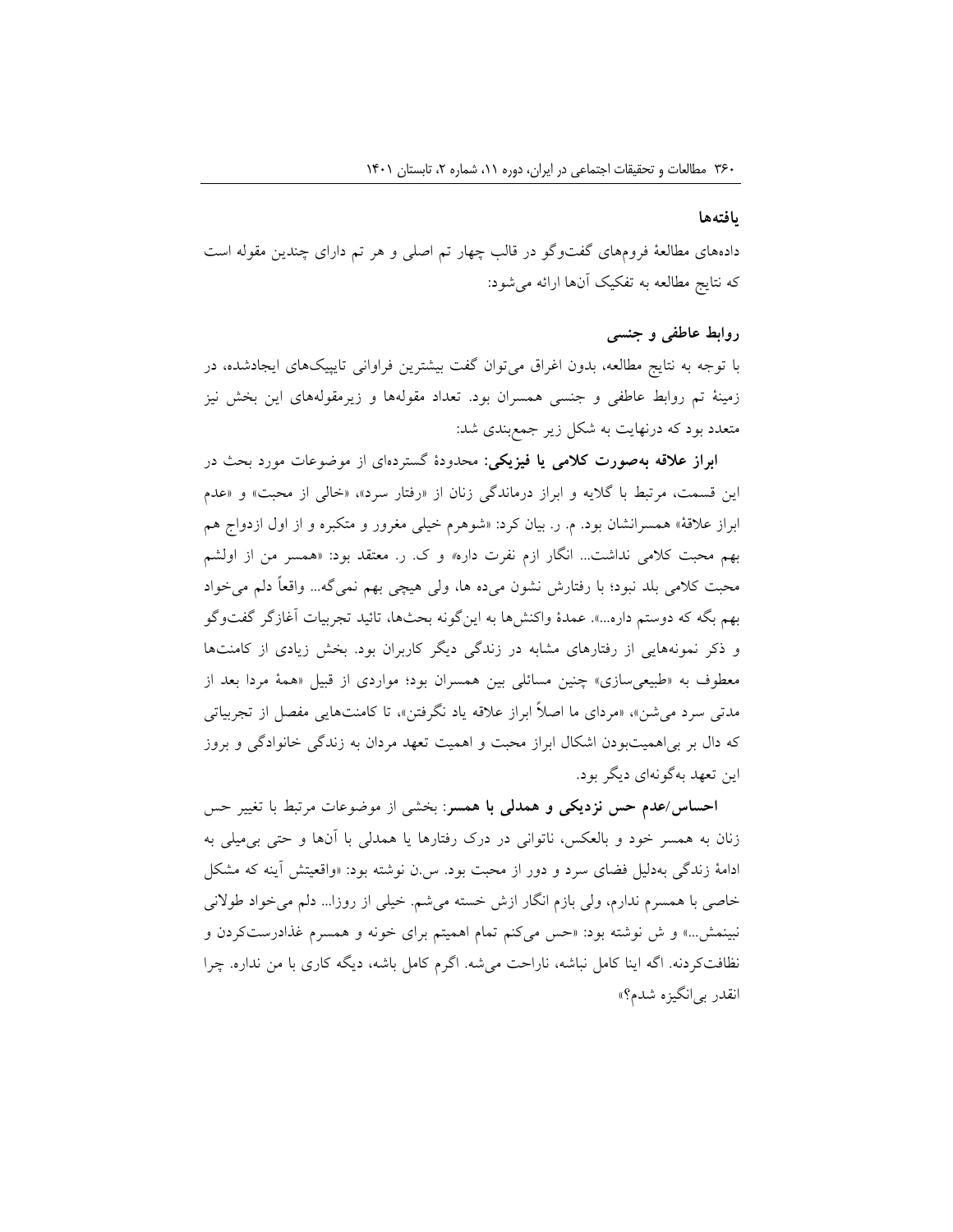بیشترین مفاهیم برجسته در اینگونه تایپیکها، «عدم رضایت و شادمانی» در جریان زندگی و تعامالت روزمره با همسر بود. زنان بهطور ضمنی معتقد بودند تسلط الزم بر جنبههای احساسی و انگیزشی زندگیشان را از دست دادهاند و اغلب خواهان دریافت راهنمایی از دیگر کاربران بودند. واکنش کاربران بسیاری در این قسمت، تشویق آغازگران گفتوگو به هدف گذاریهای شخصی در زندگی، توجه بیشتر به عالیق شخصی و پیگیری آنها، و نیز تالش برای جریاندادن فضای احساسی در منزل و روابط با همسران بود.

رابطۀ جنسی بخش زیادی از تایپیکهای این حوزه مرتبط با مسائل حوزۀ زناشویی و بهطور مشخص روابط جنسی همسران بود. عمدهترین زیرمقولههای این بخش را میتوان حول چند محور دستهبندی کرد: .1 رضایت جنسی همسران؛ .2 ابهام در نرمال یا غیرنرمالبودن الگوی روابط جنسی حاکم در زندگی کاربران؛ ٣. مدیریت روابط جنسی.

م.ن نوشته بود: »من قبالً خیلی میل به رابطه داشتم، ولی مدتیه ندارم واقعاً؛ هیچچیز خاصی هم پیش نیومده ها، ولی اصالً حوصله شو ندارم؛ حتی بدمم میاد..«

و همینطور م.ا: ».. هرچی لباس قشنگ میپوشم، عکسالعملی نشون نمیده. بیشتر دنبال عیبه؛ چرا پوستت اینجوریه، چرا... اعتمادبهنفسمو از دست دادم. اینا عادیه؟«

پ.ت نیز نوشته بود: »بیاین بگین چقدر رابطه در ماه به نظرتون نرماله؟ من اینجا یه چیزایی می خونم، همش فکر می کنم ما عادی نیستیم..»

بر بیشترین مفاهیمی که در این بخش تأکید شده بود، اهمیت رضایت جنسی بهویژه تأمین آن از سوی زنان و پرسشگری درخصوص روابط نرمال بود. کاربرانی که آغازگر اینگونه تایپیکها بودند، اغلب با ابهاماتی در روابط خود مواجه شده و درمورد آن از دیگران مشورت خواسته بودند. لزوم عاملیت زنان در روابط و »داشتن حق بهرهمندی« در آن، یکی از نقاط برجستۀ این گفتوگوها بود و سبب ایجاد مباحثی میشد که در کامنتهای پاسخ، خود را نشان میداد. بهنظر میرسد در این حوزه، زنان خود را در آن بیش از سایر موارد دارای قدرت، آگاهی و تسلط میدانند. آنها زنان منفعل یا بیبهره از رضایت جنسی را تشویق میکردند تا نقش فعال تری در روابط جنسی پذیرفته و موقعیت منفعل را نپذیرند. این راهکارها دو جنبه داشت: ١. توصیههایی برای جلبتوجه جنسی همسر و اهمیت آن در حفظ تعهد زناشویی؛ ۲. «عاملیت بخشی« به زنان با عباراتی مانند »اگه اینجوری راحتی، همین نرماله« یا »حس تو هم مهمه؛ دربارهش حرف بزن». بهنظر می رسد تسلط گفتمانی که می توان آن را «رضایت جنسی» یا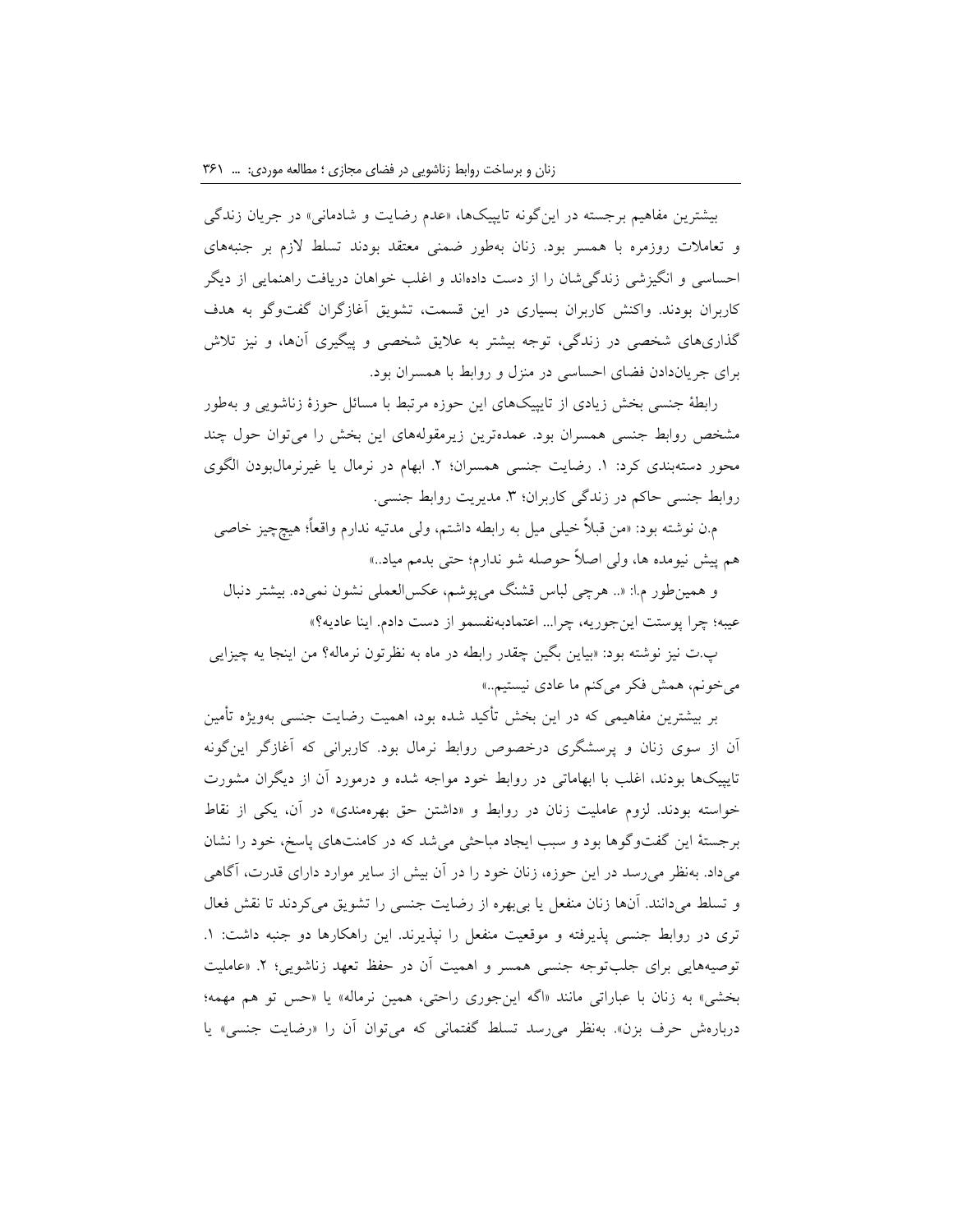»محوریت روابط جنسی« نامید، سبب مسئلهسازی ابعاد مختلف آن برای زنان شده است. شایان ذکر است که تشویق زنان آغازگر گفتوگو به سکسولوژیست یا مشاوران این حوزه نیز بسیار شایع بود. تأثیر گمنامی یا ناشناسی هویت کاربران، در میزان اعمال عاملیت آنها در حوزهای که بهلحاظ فرهنگی همواره محرمانه و حتی در برخی خردهفرهنگها تابو بوده، به وضوح پیدا است. تالش برخی کاربران در جهت مشروعیتزدایی از باوری که در روابط جنسی، برای زنان نقشی انفعالی قائل است، زیرسوالبردن ایدئولوژی مردانهای است که زنان را به ابزار لذت جنسی مردان تقلیل میدهد؛ بدون آنکه وظیفهای متقابل برای آنها تعریف کند.

یکی از زیرمقولههای دارای فراوانی، موضوعی است که با عنوان »مسئلۀ بدن در روابط جنسی« صورتبندی شد. زنان کاربر، تایپیکهای فراوانی را درخصوص شیوههای مدیریت بدن بهدلیل اهمیت آن در روابط مؤثر شکل دادهاند و مسئلۀ »عملهای زیبایی« اندامهای جنسی نیز یکی از شایعترین این موارد بود. آنها درمورد استفاده از داروهای گیاهی تا پزشکانی که چنین عملهایی را نزد آنها انجام دادهاند، با یکدیگر به مشورت میپردازند. از آنجا که بخش عمدهای از کاربران، زنان باردار هستند که در انتظار فرزند هستند یا فرزندان خردسال دارند، درخصوص ازدستدادن »جذابیت جنسی« پس از زایمان، نگرانیهای مشترکی دارند. مرکزیت بدن در گفتمانهای بازنماییکنندۀ زنان، همواره یکی از محورهای مورد انتقاد فمینیستها بوده است که آن را بهمثابۀ سرمایۀ اصلی آنها تعبیر میکند. در این بستر، زن به ابژهای که بدن اوست، کاسته میشود و انتظار میرود که همواره با ایدئال ایدئولوژی مردساالر از بدن هماهنگ شود.

# **روابط خانوادگی**

تم روابط خانوادگی اغلب دربردارندۀ حیطۀ روابط زوجین با خانوادههای نخستین خود بود که البته بخش بسیار زیادی از تایپیکهای گفتوگوی این بخش، مختص خانوادۀ شوهران میشد که با توجه به زنبودن کاربران سایت، قابلپیشبینی است. تنوع موضوعات این تم در مقولهها بسیار زیاد بود، اما درنهایت میتوان آنها را در سه مقولۀ اصلی تفکیک کرد:

کیفیت ارتباط با خانوادۀ همسر )شوهر(: بخش زیادی از تایپیکهای این قسمت را مسائلی تشکیل میداد که میتوان آنها را زیرعنوان کلی »کیفیت ارتباط با خانوادۀ همسر« مقولهبندی کرد. یکی از این موارد شامل میزان رفتوآمد با خانوادۀ همسر یا در حالتی کلیتر، دوگانۀ لزوم برقراری یا عدم ارتباط با آنها میشد.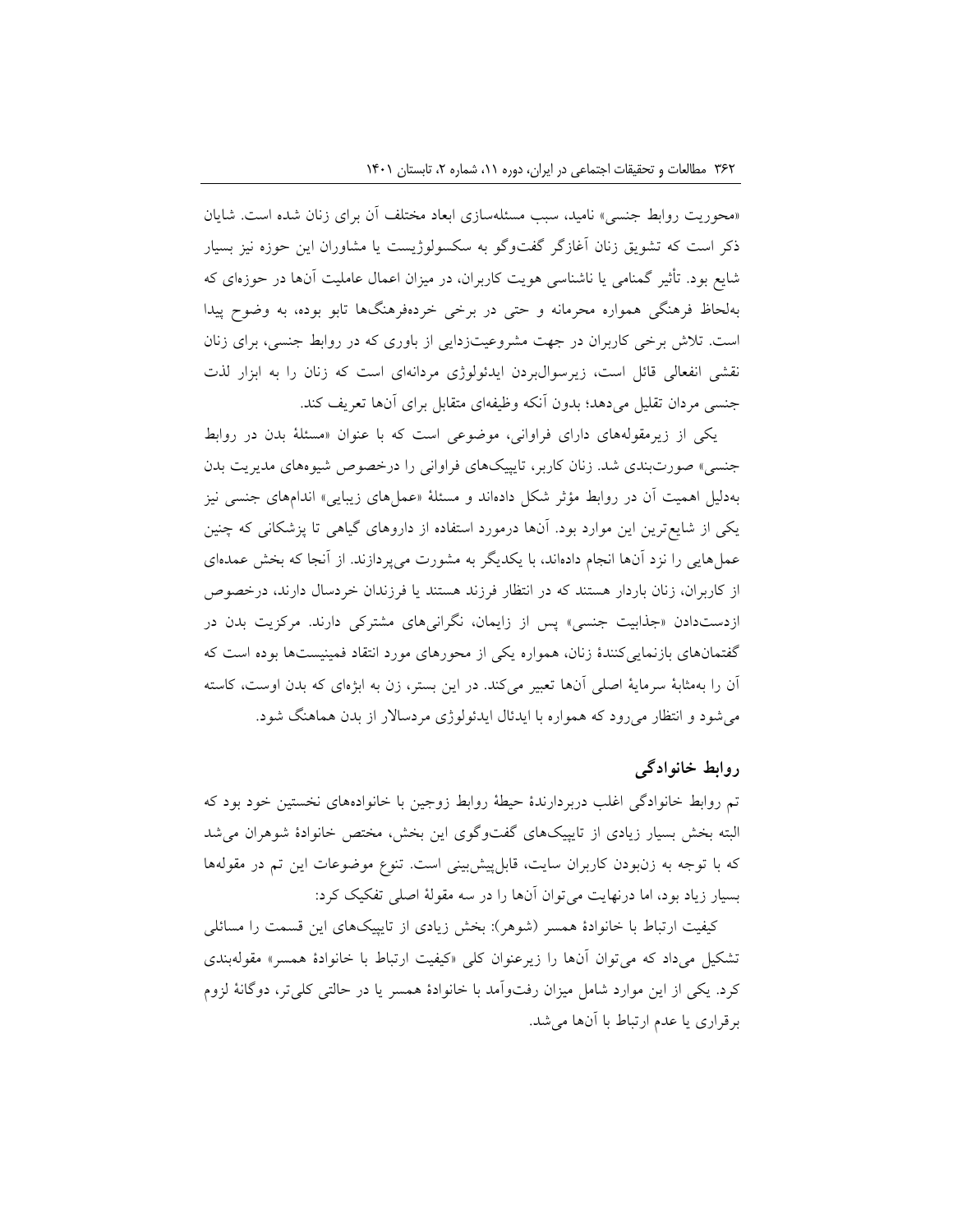س.ت نوشته بود: »خانوادۀ همسرم انتظار دارن ما آخر هر هفته بهشون سر بزنیم. من دوست ندارم و میگم ارتباط کمش خوبه، اما همسرم میگه تو با خونوادۀ من مشکل داری و این می شه اختالف. چیکار کنم به نظرتون؟«.

بخش محدودتری از تایپیکها نیز درمورد خانوادۀ نخستین کاربران زن بود. د.ن ابراز کرده بود: »)همسرم( با پدر و مادرم خیلی سرد برخورد می کنه... خیلی عذاب میکشم از این قضیه...«.

**وابستگی به خانوادۀ نخستین:** یکی دیگر از مقولههای این بخش، وابستگی همسر )شوهر( به خانوادۀ نخستین خود در امور مختلف زندگی از جمله امور مالی بود. ب.ن بیان کرده بود: »همسرم برای کوچیکترین کاری، با مادرش و برادراش مشورت میکنه... بعضی وقتا من آخرین نفریام که خبردار میشم؛ مثالً یه پولی رو داد کسی براش سرمایهگذاری کنه. من از زبون مادر شوهرم شنیدم اینو..« و س.ر اینگونه نوشته بود: »مشکلم اینه که همسرم هنوزم مثل قبل از ازدواج به مادرش وابستهس. بدون اطلاعش هیچ کاری نمیکنه؛ اونقدر که از محبتای اون لذت میبره و حالش خوب میشه، محبتای منو نمیبینه...«.

**اولویتبخشی به خانوادۀ نخستین:** بخش دیگری از تایپیکهای مرتبط با این تم، مقولۀ اولویت خانوادۀ همسر (شوهر) و تمرکز توجهات احساسی به آنها بود. ف.ر نوشته بود: «توی مسافرت با خونوادۀ همسرم، همش به اونا توجه میکنه و منو نمیبینه.. نمیتونم خوددار باشم و جروبحثمون میشه«. درمورد واکنشهای دیگر کاربران به تایپیکهای مورد بحث، میتوان گفت در شکلی فراگیر، تائید تجربیات مشترک با کلماتی نظیر »درکت میکنم«، »منم همینم«، توصیههایی در قالب جمالت مختصری مانند »جدیشون نگیر« و کامنتهایی مفصلتر که بیان تجربیات مشابه با ذکر موقعیتها و نیز توصیههایی رفتاری را دربرمیگرفتند. موارد بسیار محدودی وجود داشت که فرد آغازگر تایپیک (استارتر) را به تلاش برای برقراری «روابط مثبت» سوق دهد و غالباً راهکارهایی بهمنظور «سازگاری» ارائه شده بود.

درمجموع میتوان گفت حضور خانوادههای نخستین در زندگی زوجها، با وجود تحوالت رخداده در حوزۀ خانواده، همچنان پررنگ است و بخشی از تنشها، اختالفات و نگرانیهای زوجین را به خود اختصاص میدهد. درواقع یکی از نکات اتخاذشده از محتوای پنهان تم مذکور، تداوم خانوادهمحوری فرهنگ ایرانی است که استقالل زوجین را خدشهدار و سایۀ حمایتگری یا در مواردی تسلط بر امور شخصی یا همان روابط زناشویی را متبادر میسازد.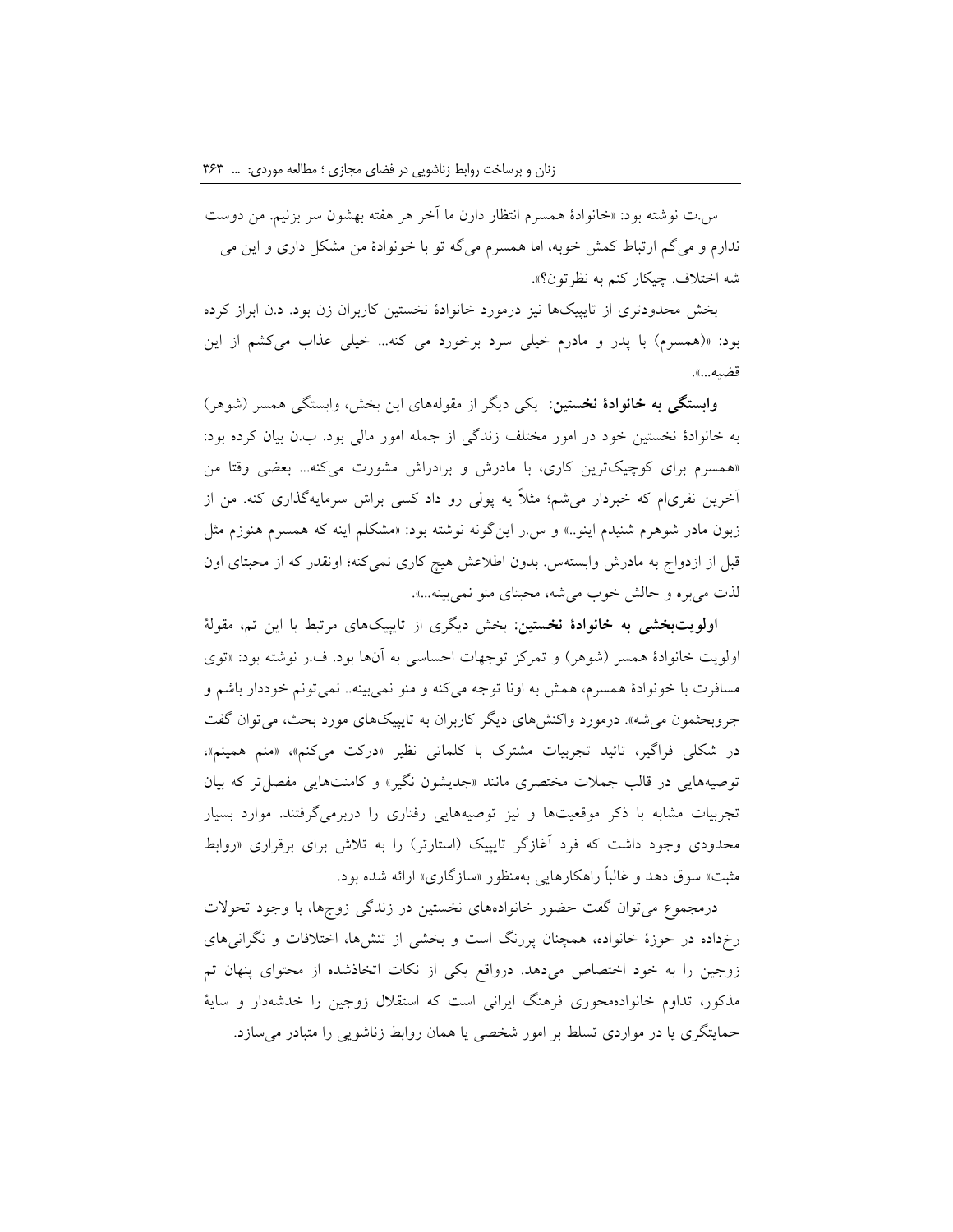# **روابط مالی**

مسئلۀ مدیریت مالی در خانواده، سهم زنان در آن و مناسبات اقتصادی میان همسران مقولههایی بودند که با عنوان تم روابط مالی از دادهها استخراج شدند و فراوانی قابلمالحظهای را به خود اختصاص داده بود. مقولههای مهم این بخش را میتوان در چند حالت کلی دستهبندی کرد:

**مناسبات اقتصادی میان همسران:** بیشترین تایپیکهای مرتبط با این مقوله، متمرکز بر نحوۀ تقسیم سرمایۀ مالی یا حقوق ماهیانۀ افراد بود. زنانی که شاغل نبودند، بیشتر دربارۀ نحوه و میزان دریافت پول از همسران خود مسئله داشتند. الف. ن گفته بود: »بیاین بگین ماهی چقدر از شوهرتون میگیرید و راحت پول میده؟ من باید دقیقاً مشخص باشه واسه چی میخوام. بعد همونو برام به کارتم میریزه...« و ت.ا گفته بود: »شوهرم بهسختی حاضره پول بده. همش میگه هرچی بخوای خودم میخرم. خودم بدعادتش کردم از اول؛ میگفتم نیاز ندارم. االن به نظرتون چیکار کنم که دعوا هم نشه؟«.

بیشترین مضامین مورد توجه در این بخش، لزوم »حدی از استقالل مالی« برای زنان خانهدار، داشتن «حساب مالی جدا» و حتی «مخفی» و نیز هزینهکردن آنها برای امور شخصی بود. کاربران عمدتاً یکدیگر را تشویق میکردند که بهجای هزینه برای تهیۀ وسایل منزل، هزینهای ثابت را صرف امور زیبایی، تفریحی و ورزشی برای خود کنند. زنانی که در دریافت چنین مبالغی مشکلی نداشتند، با توجه به محدودیتهای اینچنینی، توصیههایی بهمنظور مدیریت مالی زنان ارائه میکردند.

بخشی از بحثهای این موضوع، مربوط به ثبت امالک و داراییهای خانواده به نام زنان بود. در این میان دو جریان نسبتاً برابر از عقاید وجود داشت که مالکیت رسمی زنان در داراییهای خانواده (خانه، ماشین، زمین و...) را یک نیاز ضروری و تضمین امنیت مالی آنها میدانستند و نمونههایی که با ارجاع به زندگیهای ناموفق با وجود چنین امری، آن را کماهمیت میدانستند و »مالکهای خوشبختی« را در ساحت غیرمادی تعریف میکردند.

**شفافیت مالی و مشارکت در هزینهها:** یکی از جنبههای مهم رابطۀ مالی میان همسران، مسئلۀ شفافیت مالی آنها و نیز میزان مشارکت در هزینههای زندگی بود. زنان شاغل بهطور مشخص درخصوص دخالت در هزینههای زندگی یا عدم لزوم آن گفتوگوهایی را شکل داده بودند. همچنین درخصوص بیان شفاف حقوق دریافتی از سوی زوجین نیز مباحث مرتبطی مطرح شده بود. ش.ا نوشته بود: »شیشساله ازدواج کردیم، ولی هنوزم به من اعتماد نداره که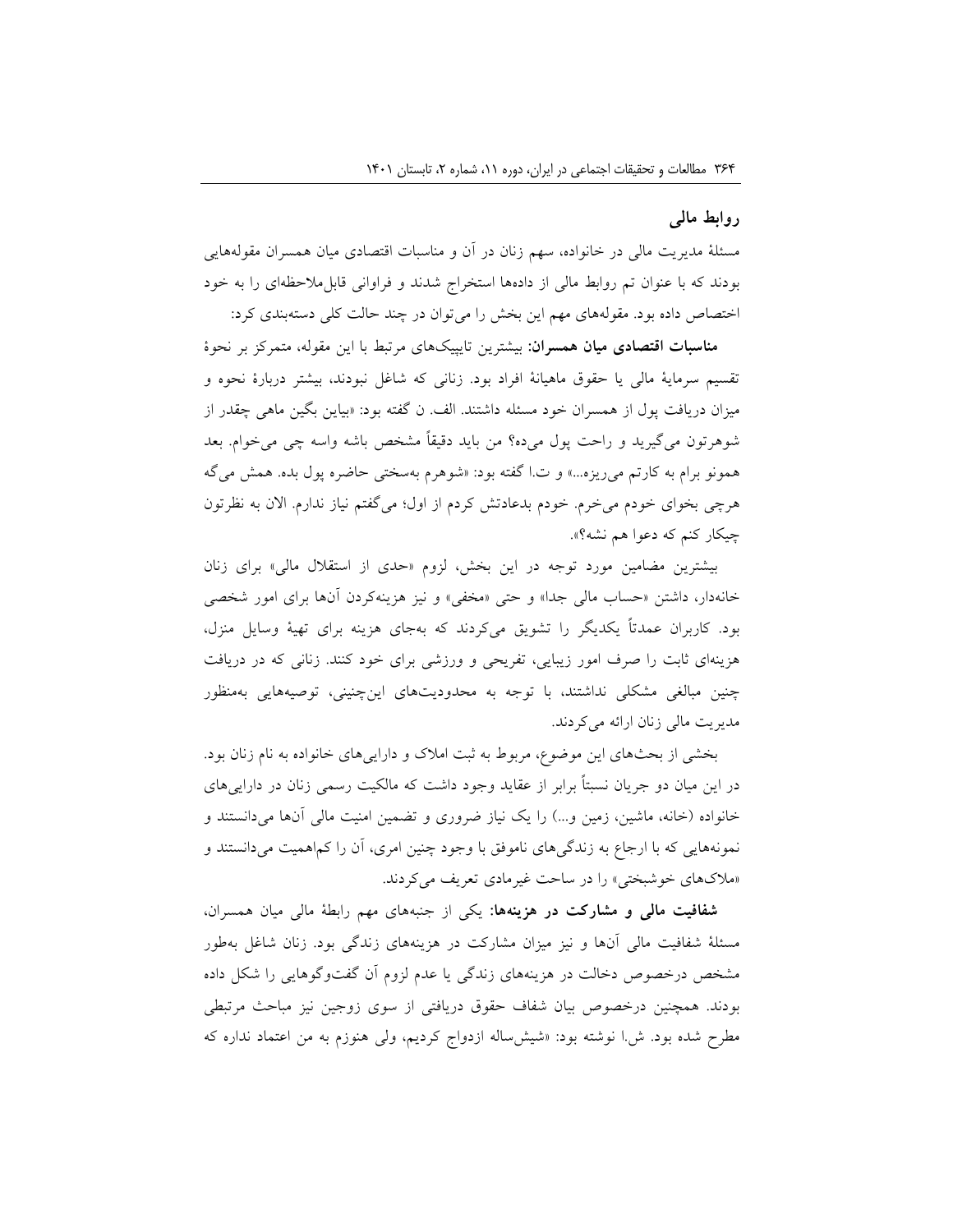بگه مثلاً این ماه فلان قدر درآمد داشته (کارش آزاده). با وجود اینکه من ولخرج نیستم و خیلی هم مراعاتشو میکنم، اما بازم مخفیکاری میکنه..»

یکی دیگر از موضوعات مورد گفتوگو در تایپیکهای این حوزه، نقش و دخالت خانوادهها در موضوعات مالی همسران و بحث دربارۀ مرز مجاز هزینه برای آنها بود. عمدۀ دغدغۀ زنان در این حوزه، رفتار «دست و دلبازانۀ» همسر (شوهر) در صرف هزینه برای خانوادۀ نخستین خود و اولویتبخشی به نیازهای مالی آنان بود. همچنین محدودیت زنان برای هزینهکردن درمورد خانوادههای خود نیز موارد متعددی را شامل میشد. ب.و اظهار داشته بود: »برای هر پولی که بخوام، باید دو ساعت توضیح بدم، اما برای خونوادهاش سریع کارت به کارت میکنه..« و د.ن نیز اینگونه نوشته بود: »اگه شوهرم بفهمه برای خانوادهام چیزی خریدم دادوبیداد راه میندازه... چطور اون حق داره بیخبر من برای هرکسی میخواد پول بفرسته. شما جای من باشین چه واکنشی نشون میدین؟«

اغلب کامنتهای چنین تایپیکهایی معطوف به ابراز همدردی بابت تجربیات مشابه بود؛ بهویژه در مواردی که مسئله درمورد هزینه برای خانوادۀ همسر )شوهر( بود. آنها مردان را در چنین حوزهای »خودمختار« توصیف میکردند که خود را در حوزۀ مسائل مالی دارای »اختیارات بیشتر از زنان« میدانند. از سویی، در کنار چنین نگاه منتقدانهای، برساخت همسر بهعنوان »مسئول اصلی در تأمین امور مالی خانواده« همچنان نمود آشکاری داشت و حتی در مواردی که زنان شاغل بودند، نقش آنها در »مشارکت« و نه تقبل هزینههای اصلی زندگی تعریف میشد. دوگانۀ مرد نانآور/زن خانهدار علیرغم تغییرات نقشی حاصل از تحوالت زندگی مدرن، هنوز جایگاه قابلتوجهی در ذهن و عملکرد زنان به خود اختصاص میدهد. با وجود این ، ارتباطات مجازی ظاهراً فرصتی است تا آنها با آلترناتیوهای موجود در زندگی سایر زنان آشنا شوند و دست به بازاندیشی بزنند؛ چنانکه استقالل مالی را در هر شرایطی جزء حقوق انسانی خود بدانند.

## **روابط بحرانی**

تم نهایی مستخرج از دادهها را روابط بحرانی نامگذاری کردهایم. از آنجا که موضوع تایپیکهای متعددی، توصیف وضعیتی در روابط زوجین بود که از آشکارشدن خیانت گرفته تا انواع خشونت را شامل میشد و اگرچه علت موارد مذکور خود دارای تنوع قابلمالحظهای است،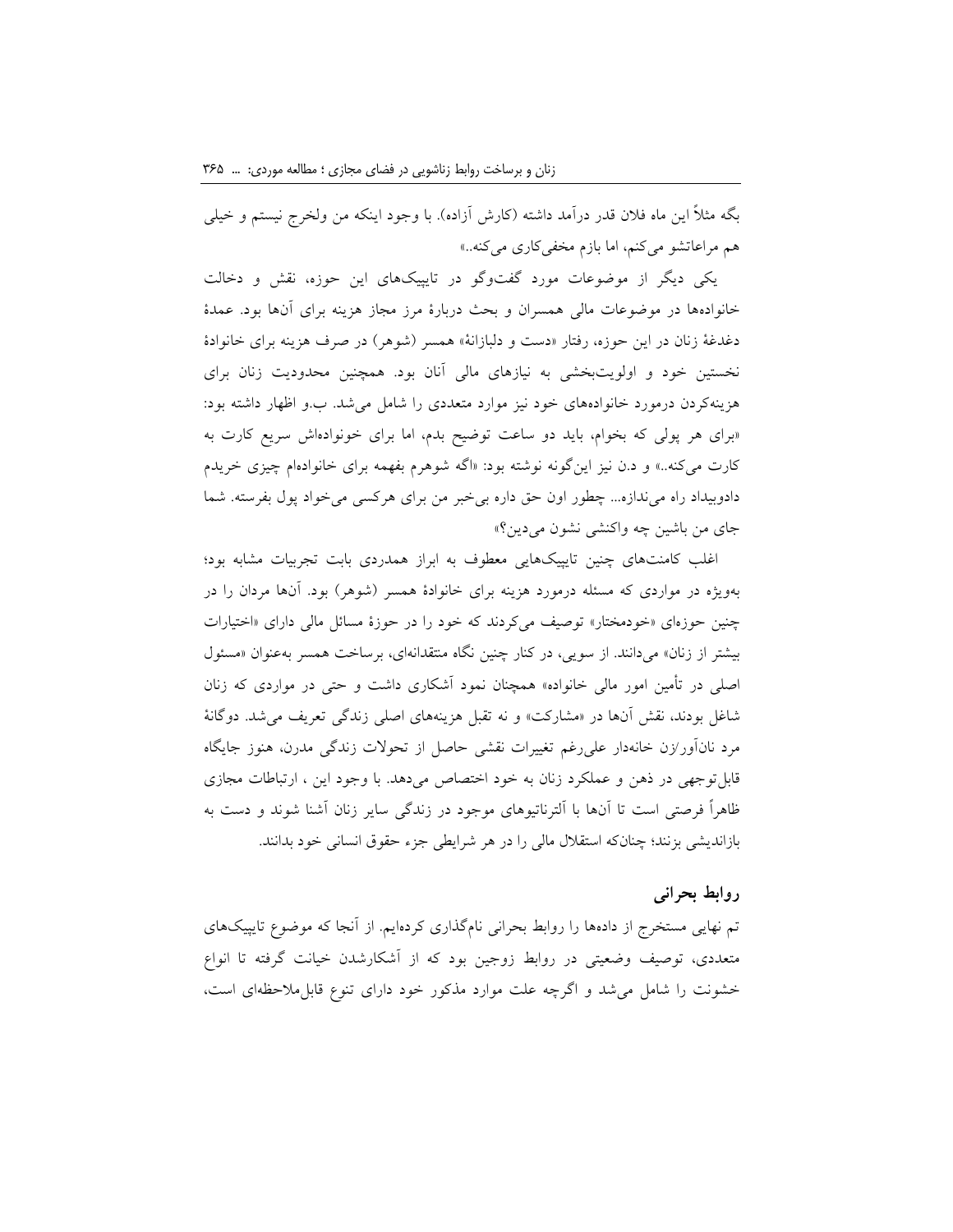ویژگی مشترک همۀ آنها رسیدن به وضعیتی از »بحران«، »استیصال« و توصیف شکلی از »بنبست« در روابط بین زوجین بود. یکی از این مقولهها خیانت بود:

**خیانت:** تایپیکهایی که با محوریت خیانت در روابط زناشویی، شکل گرفته بود، فراوانی باالیی داشت. این موارد از ظن به خیانت تا اثبات و واکنش به آن را شامل میشد. بخشی بازگشت همسران (مردان) به روابط پیش از ازدواج فعلی، روابط همزمان و بخش قابل0احظۀ دیگری، روابط دوستی در فضای مجازی را شامل میشد. ز.ن نوشته بود: »اونایی که خیانت دیدین، بیاین بگین چطوری کنار اومدین؟ من که مردم و زنده شدم و یادم نمیره. دوست سابقش طالق گرفته و دوباره همو چندبار دیدن و بیرون رفتن و شاید چیزای دیگه هم بوده. بعد از پشیمونی، حق طالق رو با دستخط بهم داده، اما نمی دونم چقدر به درد میخوره اگر بخوام اقدامی بکنم». یا الف. م گفته بود: «من سال۵است مدام به همسرم شک دارم؛ ظاهراً خطایی نمیکنه، اما مغز من همش درگیرشه.. کیا مثل منن؟«

آنچه در تایپیکهای اینچنینی دیده می شد، ابراز نوعی «استیصال»، «ناباوری» و «تمایل به اقدام فوری« بود؛ بهطوریکه اغلب در فاصلۀ کوتاهی میان آگاهی یا اطمینان از رویداد رخداده در روابط، موضوع را در فضای گفتوگو مطرح میکردند تا راهکارهای دیگر کاربران را دریافت کنند. یکی از مضامین تکرارشونده در متونی که آغازگران منتشر کرده بودند، تالش برای »سلب تقصیر« در بروز چنین رخدادی از خود، با ارائۀ کیفیتی از روابط پیشین زنان با همسرانشان بود. جمالتی مانند »منی که همیشه... بودم«، »منی که هیچی براش کم نذاشتم« و... بیان میشد تا نشان دهد آنچه همسران را بهسوی خیانت کشانده، منشئی غیر از »کمکاری« زنان در قبال همسرانشان دارد.

کامنتهای ارائهشده در زیر چنین تایپیکهایی عمدتاً شامل پرسش از چگونگی مسئله، اطمینان از قطعیت آن و بررسی پیشینۀ چرایی چنین رفتاری است. درنهایت راهکارهای توصیهشده، طیفی از درجریانگذاشتن »دیگران مهم« مردان تا اقدام به جدایی و »بیفایدهبودن« ادامۀ زندگی با چنین مردانی را شامل میشود.

**خشونت:** بخش فراوانی از تایپیکها به بیان ماجرایی پرداخته بودند که در آن، یکی از انواع خشونت روانی، کلامی یا فیزیکی (عموماً کلامی و روانی) علیه زنان آغازگر تایپیک رخ داده بود و کاربر از سایرین درخواست راهنمایی داشت یا با بیان واکنش خود، خواهان ارزیابی آن شده بود. ه نوشته بود: »سر یه چیز ساده بحثمون شد. بعد یهو برگشت بهم فحش بدی داد. قبالً هم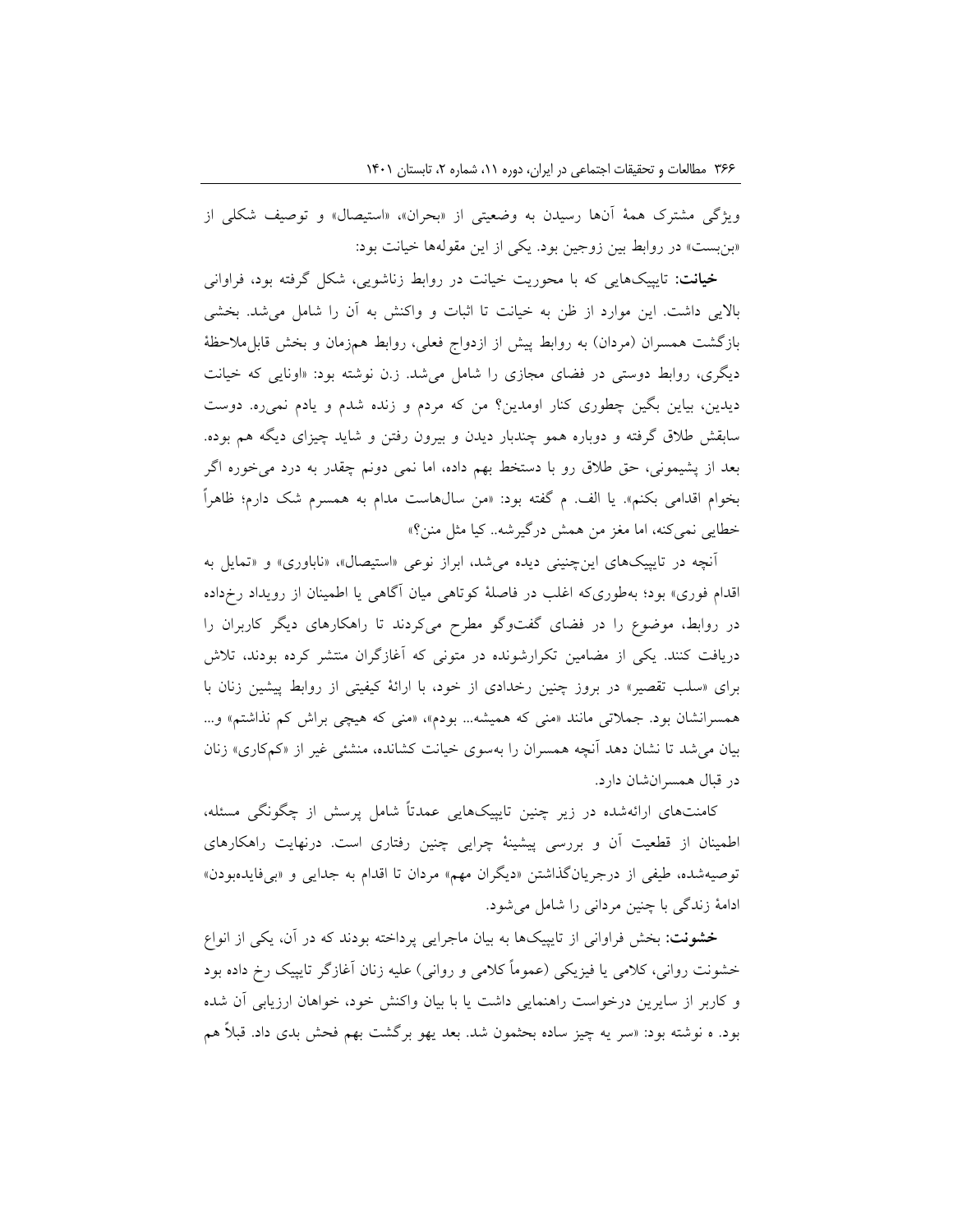پیش اومده بود تو عصبانیت چیزی بگه، ولی نه اینجوری. من فقط اینجور وقتا گریهم می گیره. حتی نمیتونم رفتار درست نشون بدم، ولی دیگه نمیخوام اینجور باشم« و س.ف نیز گفته بود: »واقعاً از دست همسرم خسته شدم. نه خودش منو جایی میبره، نه میذاره تنها برم، نه میتونم تلگرام و اینستا و... داشته باشم. بگین چیکار کنم که بتونم راحتتر تحمل کنم؟«

مضمون برجسته در تایپیکهای این دسته، بروز »رویدادهای استرسآور« برای کاربران بود که معموالً تکرار آن سبب مسئلهسازشدن آنها شده بود. مصادیق خشونت روانی بیشترین موارد را شامل میشد. سپس خشونت کالمی و فیزیکی با فراوانی کمتری وجود داشت. بیشترین واکنشهایی که کاربران دیگر مطرح کرده بودند، خشونتهای کالمی و فیزیکی بود و خشونت روانی کمتر بهعنوان وضعیتهای »غیرقابلسازگاری« تعبیر میشد. در مصادیق خشونت روانی، تمرکز بر علل بروز آنها و وارسی رفتارهای »تحریککننده« بود، اما در دو نوع دیگر خشونت، واکنشها و اقدامات بعدی مهمتر بودند. در این موارد هم مانند خیانت، تالش برای سلب تقصیر از زنان در رفتار رخداده وجود داشت. کامنتهای کاربران درمورد خشونت روانی و کالمی، عمدتاً ابراز تجربۀ مشترک و توصیههایی برای مدیریت شرایط بود که گاه با فرافکنی علل احتمالی به شرایط اقتصادی و کاری حاکم بر جامعه همراه میشد. توصیه به بهرهگیری از روانشناس و مشاور خانواده نیز فراوانی داشت.

**طالق:** بخش تقریباً ثابتی از تایپیکهای بازۀ زمانی یکماهه، گفتوگوهایی با محوریت جدایی و طالق همسران است. این موارد موضوعاتی را شامل میشود که افراد یا در آستانۀ جدایی هستند یا دوران پس از آن را طی میکنند. بخشی که صرفاً به صحبت درمورد امکان جدایی محدود میشود نیز در بین تایپیکها وجود دارد. ن.ه نوشته بود: »کیا مثل من دارن جدا میشن و حالشون بده؟ بیاین بگین چرا خوشحال نیستین از اینکه جدا میشین«

تایپیکهای ایجادشده، بیشتر حول محور تردید، پشیمانی یا دودلی، دلتنگی و بیان سختیهای دوران گذار از ازدواج به طالق در جریان بود و مواردی که »رضایتمندی« را ابراز کند، تنها در برخی کامنتها دیده میشد. همچنین مواردی درخواست راهنمایی از کسانی بود که پروسۀ مذکور را طی کرده بودند و سؤاالتی دربارۀ وضعیت قانونی پیشآمده مطرح میشد. بهطورکلی کامنتهای کاربران در این قسمت عمدتاً ابراز همدلی و درک شرایط دشوار افراد بود و »گزارههای قاطعانه« که احکام کلی درخصوص شرایط مورد گفتوگو صادر کند، بهندرت دیده میشد. میتوان مضمون بارز این تایپیکها را »بیان محتاطانه« توصیف کرد. توصیه به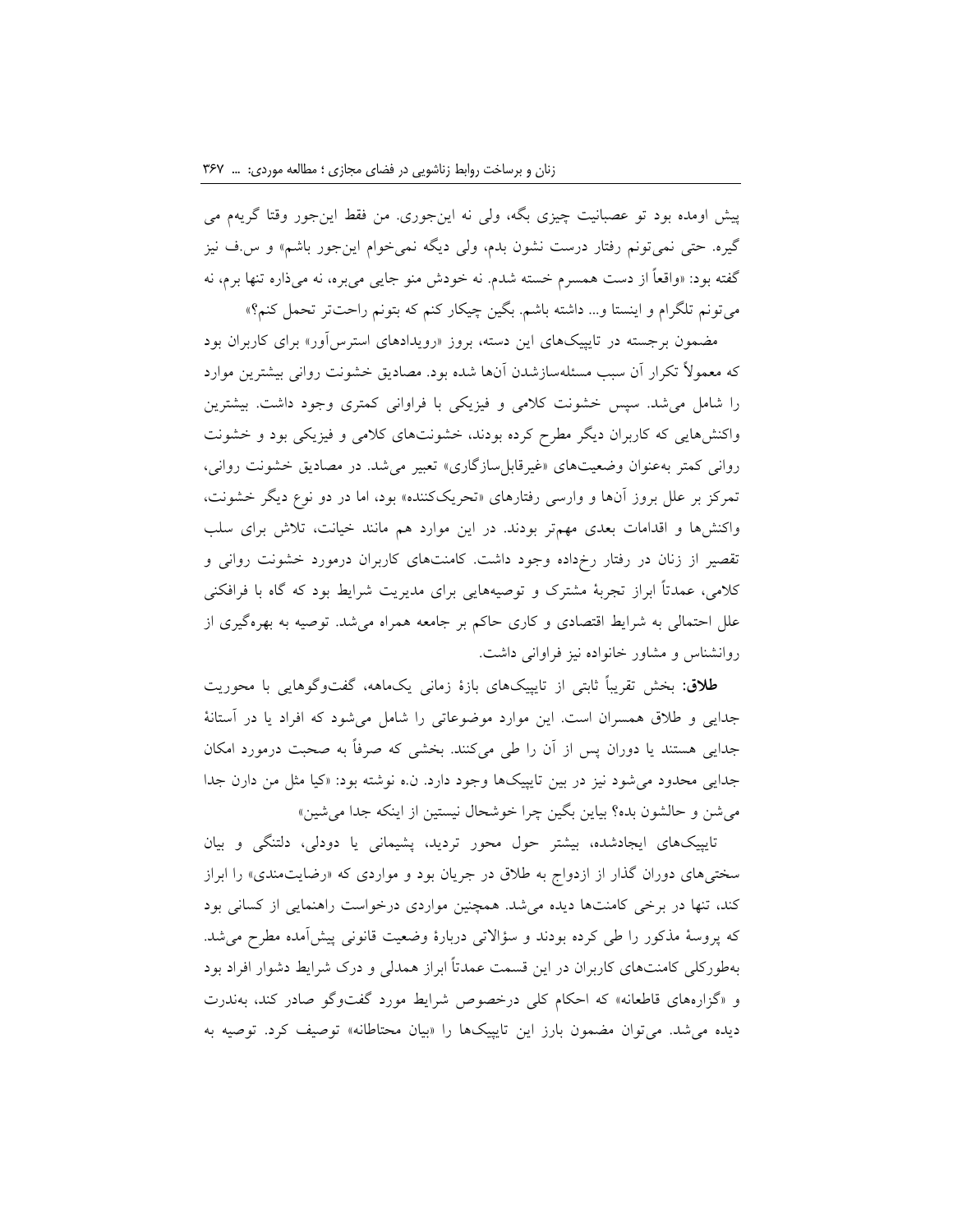مشاورهخواستن از متخصصان این حوزه بسیار به چشم میخورد و تالش کاربران برای »عدم تعمیم» شرایط خود یا سایرین به موضوع مورد بحث نیز بارز بود.

درمجموع میتوان گفتمان غالب در تم روابط بحرانی را بهویژه در جنبههای بروز خیانت و خشونت، غلبۀ ایدئولوژی دانست که زنان را مسئول اصلی پایداری و حفظ ثبات زندگی زناشویی درنظر میگیرد؛ آنچنانکه در هنگام وقوع خلل در این پیکره، آنها پیش از هر حقی برای زیرسوالبردن رفتار رخداده، باید بیگناهی و انجام کامل وظایف زناشویی خود را توضیح بدهند و اثبات کنند. عالوهبراین، پذیرش سازگارانهتر مصادیق خشونت روانی، نشان از تصریح ضمنی کلیشههایی دارد که مردان را در هنگام عصبانیت یا فشار روانی، مجاز به بروز رفتارهای کنترلنشده میداند که میتواند دامنهاش را تا وقوع خیانت زناشویی نیز توجیه کند.

# **بحث و نتیجهگیری**

در این مطالعه چگونگی برساخت روابط زناشویی توسط زنان در فضای مجازی و با تأکید بر فروم )تاالر( گفتوگوی سایت نینی سایت را بررسی کردیم. سؤاالت محوری، بر جنبههای برساخت این روابط و کیفیت آنها بود؛ اینکه آیا زنان با توجه به ویژگی کاربران مجازی در این گفتوگوها، موقعیتی متفاوت یافتهاند؟ و آیا در جهت عاملیت یا تثبیت کلیشههای جنسیتی حرکت میکنند؟

در پاسخ باید گفت برجستهترین جنبههای برساخت روابط از سوی زنان، جنبههای عاطفی، مالی، خانوادگی و بحرانی روابط زناشوییشان بود؛ هرچند کیفیت و چگونگی برساخت معانی در آنها متفاوت بود. در بیشترین فراوانی مورد مالحظه در بازۀ پژوهش، روابط عاطفی و جنسی همسران نمود قابل ملاحظهای داشت و همزمان حجم زیادی از «تعمیم» و «کلیشهپردازی» نیز در همین محدوده شکل گرفت که زنان در آن، مجموعهای از نظرات همسو را باورپذیر میکنند. در مباحث مرتبط با جنبۀ روابط خانوادگی نیز با شکل مشابهی مواجه بودیم. توصیه به انواع رفتارهای تالفیجویانه تا تالش برای درپیشگرفتن بیتفاوتی گرچه در مواردی نشان از تغییر توجه به خود بهجای دیگران داشت، کماکان حضور قاطع و پررنگ خانوادهها در روابط همسران را تأیید میکرد که برخالف ایدئالسازیهایی که گاه خانوادهمحوری فرهنگ ایرانی را یکسره تقدیر میکند، بیانگر مسئلهسازی این حضور همهجانبه و بیقیدوشرط است.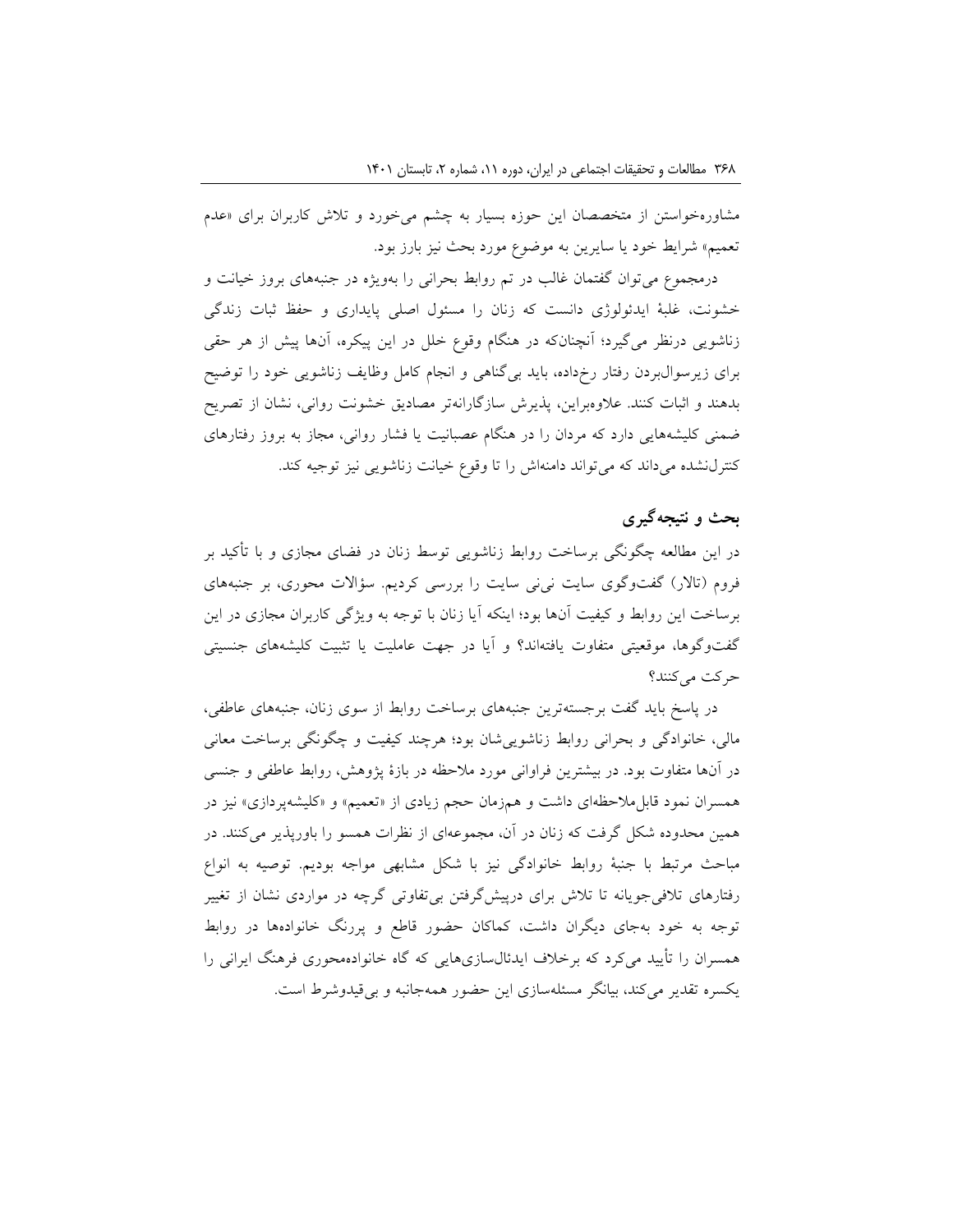در زمینۀ روابط جنسی به نظر میرسد پس از دورههای متمادی سکوت و پرداختن ضمنی به آنها، اینک شاهد تفوق گفتمانی هستیم که روابط همسران را در این بعد برجسته کرده و سبب مسئلهسازی آن در نزد زنان کاربر شده بود. رضایتمندی و نرمالبودن روابط، مضمون محوری مباحث درمورد روابط جنسی بود. اگر بخواهیم جایی را که زنان در آن خود را دارای آگاهی، تسلط و -با اغماض- قدرت میپندارند، مشخص کنیم. همین جنبه از روابط است که طی گفتوگوهای مرتبط با آن، از جایگاه عامالنی مطلع به اهمیت کیفیت این جنبه از رابطه و چندوچونهای موفقیت در آن سخن میگویند. نکتۀ قابلمالحظه، جهتگیریهایی بود که نشان از تغییر نقش زنان از منفعل به فعال و داشتن حق و سهم در روابط جنسیشان داشت. امکان ناشناس و مجازیبودن کاربران را در این تغییرات باید مد نظر داشت. درخصوص روابط مالی نیز جنبههایی از بازاندیشی چشمگیر بود. اهمیت پرداختن به خود، هدفمندی در زندگی، لزوم برنامهریزی مالی و پسانداز برای آن و تالش در جهت رشد شخصی، مواردی بودند که کاربران تالش میکردند در میان یکدیگر و »گروه نامطلع« اشاعه دهند. درتم نهایی مورد مطالعه که با عنوان روابط بحرانی نامگذاری شد، ترکیبی از معانی حول »مدیریت سرنوشت«، »ایثار و گذشت» و «طغیان» را شاهد بودیم. خیانت بحثبرانگیزترین دغدغه در میان تایپیکهای این بخش بود که در عین فراوانی، به نظر می رسد با شکلی از «عادیسازی» و «حساسیتزدایی» از آن بهدلیل تکرار موارد مرتبط، مواجه بودیم. واکنش کاربران به مسائل مطرحشده در این مقوله در عین دربرداشتن جنبههایی از قاطعیت، با قابلیت درک آن در بستر بحرانهای اقتصادی و اجتماعی جامعه همراه بود.

براساس یافتههای مطالعات مشابه در باب حضور مجازی زنان در شبکههای اجتماعی، با تکثری از الگوهای زنانگی و هویت زنانه مواجه هستیم که مانند یک طیف، قطبهایی از بازتولید نقشهای سنتی و کلیشهای تا بازاندیشی و خوانش مجدد را شامل میشود. عرصههایی از روابط که زنان در آن قدرت و آگاهی یافتهاند (مانند جنبههای مالی و جنسی) بیش از سایر جنبهها به چالش کشیده شده است و جنبههایی از روابط که با سنتهای خانوادگی، عرفهای اجتماعی (تعهد در روابط زناشویی) و موارد حقوقی (قوانین طلاق و حضانت و…) و نیز تسلط گفتمانی مردساالرانه پیوند دارد، همچنان در نبردی میان سازش و تغییر بروز مییابد؛ امری که به مشارکت گروههای متنوع فرهنگی و اجتماعی، بسیار وابسته به نظر میرسد.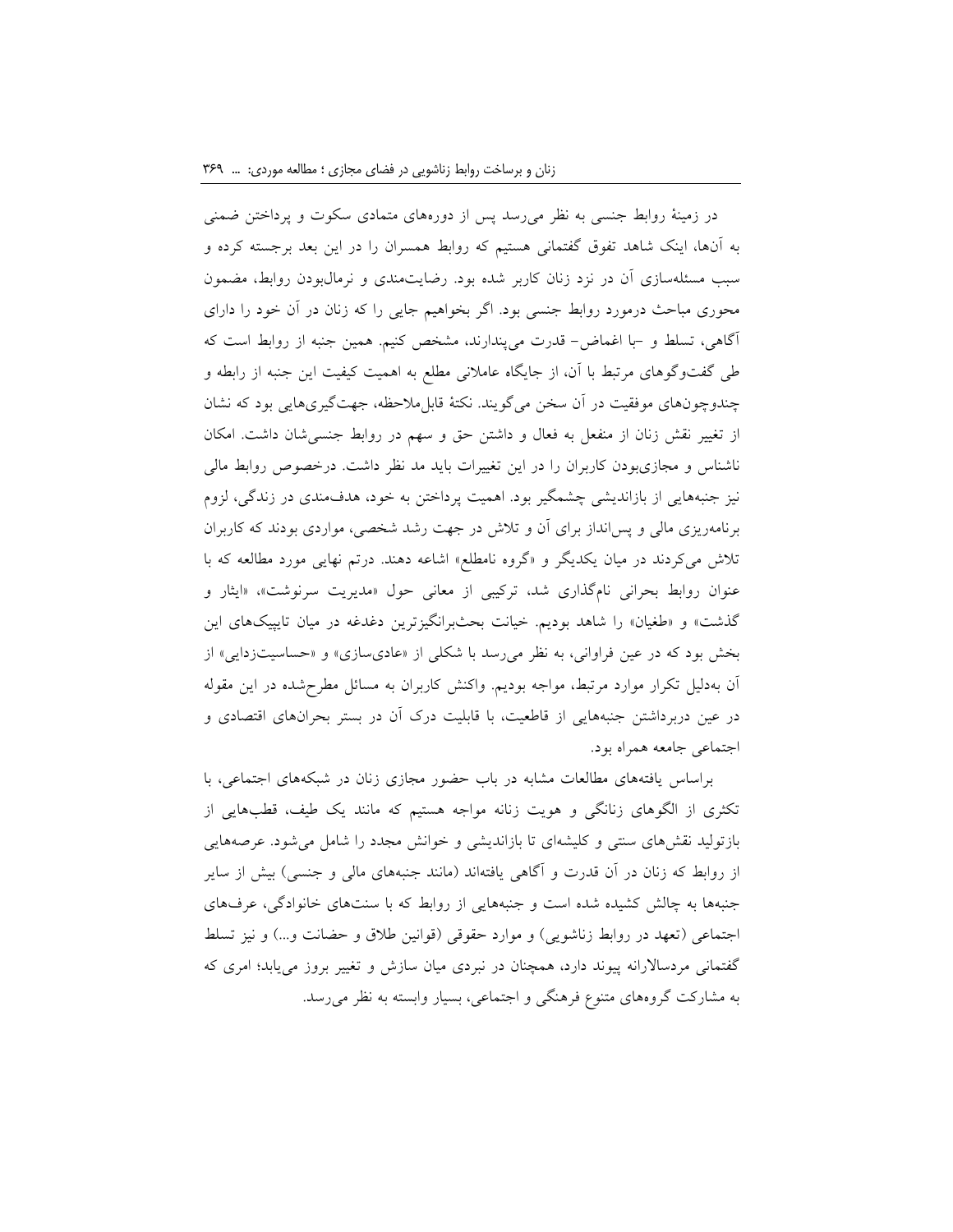## **منابع**

- اسدپور، نفیسه و الهه مقربی )1394(، »سایبر فمینیسم چیست؟«، **ماهنامۀ پیوست**، شمارۀ پیاپی :3  $A - A$
- بخشی، بهاره، نصیری، بهاره، بختیاری، آمنه و مریم طاهریان )1392(، »نقش و کارکرد شبکههای اجتماعی )مطالعۀ موردی شبکۀ اجتماعی کفه مام، شبکهای برای مادران و کودکان(«، **پژوهشنامۀ زنان )پژوهشگاه علوم انسانی و مطالعات فرهنگی(**، شمارۀ :3 .59-37
- خشک جان، زهرا و حمیده دباغی )1396(، »معنا، زبان و هویت در برساختگرایی اجتماعی بهمثابۀ یک متدولوژی«، **سومین کنفرانس بینالمللی روانشناسی، جامعهشناسی، علومتربیتی و مطالعات اجتماعی**.
- دهقانی، مرضیه )1388(، »تحلیل محتوای کتابهای تعلیمات اجتماعی دورۀ ابتدایی براساس مهارتهای اجتماعی با توجه به دیدگاه آموزگاران«، **فصلنامۀ نوآوریهای آموزشی**، شمارۀ :31  $.141 - 171$
- زرندی، مرجان، هاشمیانفر، سیدعلی و مسعود کیانپور )1396(، »زنان و برساخت اجتماعی تعهد زناشویی (مورد مطالعه: شهر اصفهان)»**، راهبرد فرهنگ**، شمارۀ ٣٨: ١٢٨–١۶٣.
- سروری زرگر، محمد )1390(، »نشانهشناسی بازنمایی خانواده در آگهیهای بازرگانی تلویزیون«، **فصلنامۀ پژوهشهای ارتباطی**، سال هجدهم، شمارۀ :3 .62-33
- سفیری، خدیجه و راضیه ذاکری هامانه )1393(، »برساخت مفهوم اعتماد به همسر در فضای مجازی (مورد مطالعه: زنان ساکن شهر یزد)»، فصلنامۀ علمی-پژوهشی زن و جامعه، شمارۀ ۲: ۱–۳۰.
- کرماللهی، نعمتالله و روحالله دهقانی (۱۳۹۶)، «روششناسی بنیادین نظریۀ فرهنگی استوارت هال با رویکرد انتقادی«، **فصلنامۀ دین و سیاست فرهنگی**، شمارۀ :3 .155-130

گیدنز، آنتونی )1392(، **چکیدۀ آثار آنتونی گیدنز**، ترجمۀ حسن چاوشیان، چاپ دوم، تهران: ققنوس.

- محمدی، نریمان، کیانپور، مسعود و احسان آقابابایی )1397(، »فضای مجازی و بازتعریف نقشهای جنسیتی برساخت تعارضهای زنانگی در فیسبوک کردی«، **زن در فرهنگ و هنر**، شمارۀ :1 .73-47
- مدیری، فاطمه )1396(، »بررسی فعالیتهای اشتراکی با همسر و رابطۀ آن با پایداری زندگی زناشویی«، **مطالعات و تحقیقات اجتماعی در ایران**، شمارۀ :3 .494-475
- منادی، مرتضی )1385(، **جامعهشناسی خانواده: تحلیل روزمرگی و فضای درون خانواده**، تهران: دانژه.